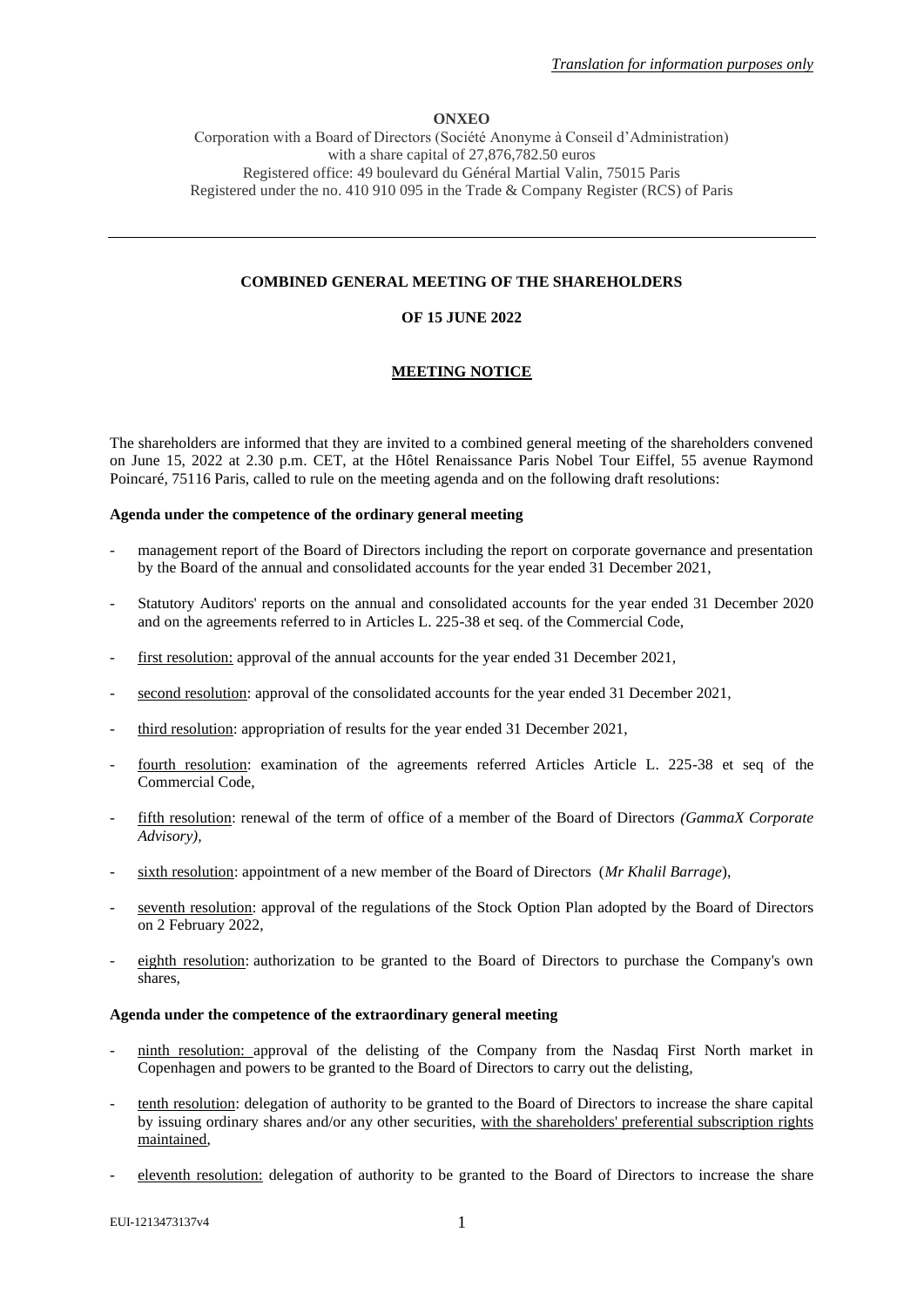capital by issuing ordinary shares and/or any other securities, with cancellation of shareholders' pre-emptive subscription rights, by way of a public offering (other than the offerings referred to in paragraph 1 of Article L. 411-2 of the Monetary and Financial Code)

- twelfth resolution: delegation of authority to be granted to the Board of Directors to increase the share capital by issuing ordinary shares and/or any securities, with cancellation of shareholders' preferential subscription rights, in the context of an offer referred to in paragraph  $1^{\circ}$  of Article L. 411-2 of the Monetary and Financial Code,
- thirteenth resolution: delegation of authority to be granted to the Board of Directors to increase the number of issues with or without preferential subscription rights decided pursuant to resolutions 9 to 11 above, in accordance with the provisions of Article L. 225-135-1 of the Commercial Code,
- fourteenth resolution: delegation of authority to be granted to the Board of Directors to increase the share capital by issuing ordinary shares or any other securities, with cancellation of shareholders' preferential subscription rights in favor of a first category of persons meeting specified characteristics *(within the limit of a total nominal amount 9,199,493 euros - investors active in the health or biotechnology sector)*
- fifteenth resolution: delegation of authority to be granted to the Board of Directors to increase the share capital by issuing ordinary shares or any other securities, with cancellation of shareholders' preferential subscription rights in favor of a second category of persons meeting specified characteristics *(within the limit of a total nominal overall amount 9,199,493 euros - industrial companies active in the health or biotechnology sectors)*,
- sixteenth resolution: delegation of authority to be granted to the Board of Directors to increase the share capital immediately or in the future by issuing ordinary shares and/or securities, with cancellation of shareholders' preferential subscription rights to the benefit of a category of persons meeting specified characteristics, within the framework of an equity or bond financing contract,
- seventeenth resolution: authorization to be granted to the Board of Directors to increase the share capital by issuing shares and securities giving access to the Company's capital to employees who are members of the Group's savings plan,
- eighteenth resolution: setting the overall limits on the amount of the issues carried out pursuant to resolutions 10 to 17 above,

## **RESOLUTIONS**

## **First resolution**

*Approval of the company accounts for the financial year ending 31 December 2021*

The general meeting, ruling in accordance with the quorum and majority conditions required for ordinary general meetings,

after having acknowledged the management report and the statutory auditors' reports,

approved the annual company accounts for the financial year ending 31 December 2021, as presented to it, in addition to the operations contained in these accounts and summarized in these reports.

## **Second resolution**

*Approval of the consolidated accounts for the financial year ending 31 December 2021*

The general meeting, ruling in accordance with the quorum and majority conditions required for ordinary general meetings,

after having acknowledged the report from the board of directors on the consolidated accounts for the financial year ending 31 December 2021, and the related statutory auditors' reports,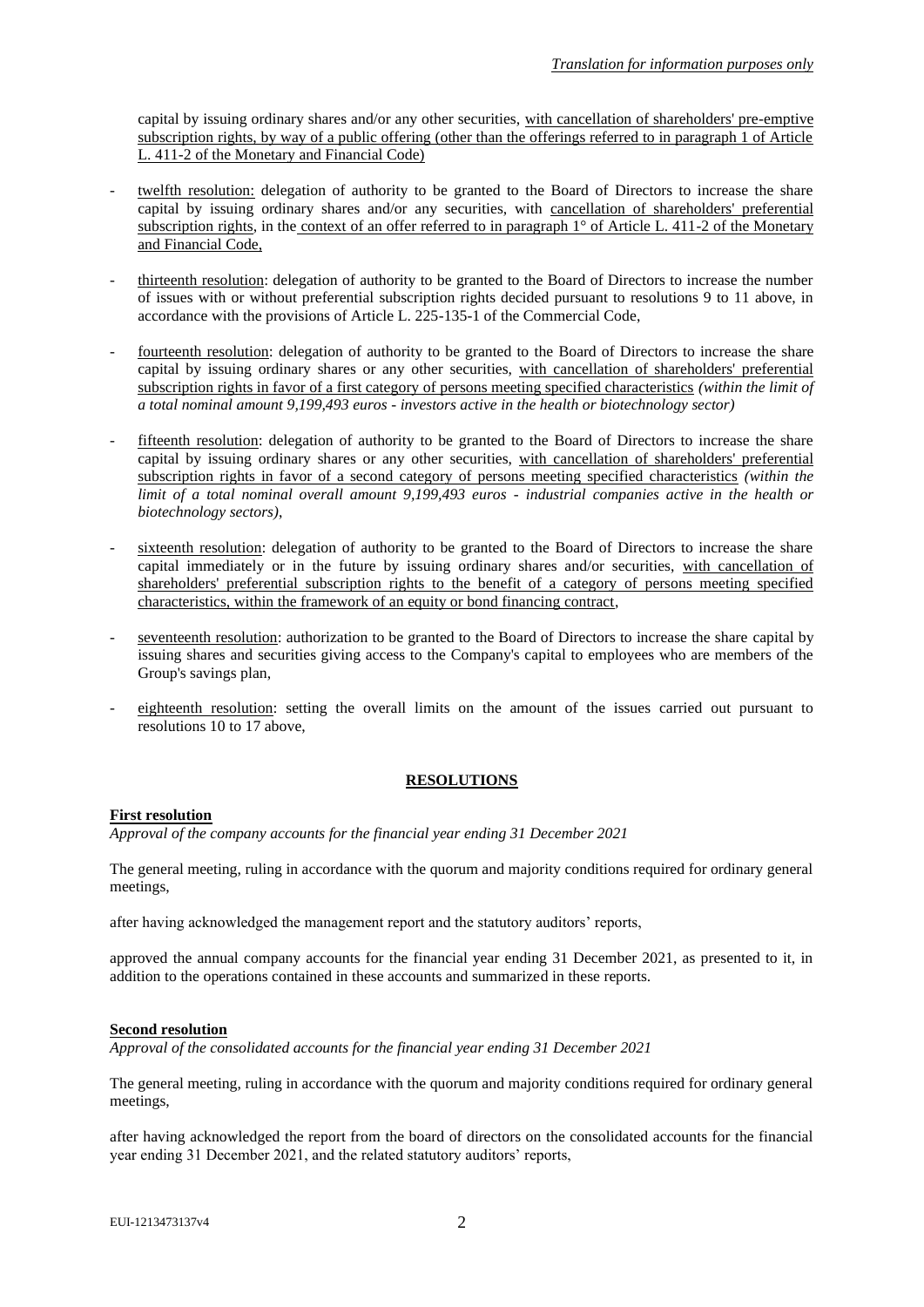approved the said consolidated accounts, as presented to it, in addition to the operations contained in these accounts and summarized in these reports.

#### **Third resolution**

*Allocation of the income for the financial year ended 31 December 2021*

The general meeting, ruling in accordance with the quorum and majority conditions required for ordinary general meetings,

after having acknowledged the management report,

noting that the loss from the financial year ending 31 December 2021 amounts to 4,332,379 euros,

decided to allocate the loss to the "balance carried forward" account which will therefore have a negative balance of 17,245,545euros.

In accordance with the law, the general meeting notes that no dividend has been distributed for the last three financial years.

An application of article 223 quater of the general tax code, the general meeting noted that the Company has assumed no expenses and charges mentioned in article 39-4 of the said code.

#### **Fourth resolution**

*Examination of the agreements covered by articles L. 225-38 and following of the French commercial code* 

The general meeting, ruling in accordance with the quorum and majority conditions required for ordinary general meetings,

after having acknowledged the special report from the statutory auditors concerning agreements referred to by article L. 225-38 of the commercial code, and ruling on this report,

approved the consultant agreement with Mr. Robert Coleman, Director, which was authorized by the board of directors on October 6, 2021.

#### **Fifth resolution**

*Renewal of the term of office of a member of the board of directors (GammaX Corporate Advisory)*

The general meeting, ruling in accordance with the quorum and majority conditions required for ordinary general meetings,

after having acknowledged the report from the board of directors and noting that the company GammaX Corporate Advisory 's term of office as a board member expires at the end of this meeting,

decided to renew GammaX Corporate Advisory's term of office as a board member for a new three-year period expiring at the end of the ordinary general meeting to be held in 2025 for the purpose of ruling on the accounts from the financial year ending 31 December 2024.

GammaX Corporate Advisory has announced in advance that it accepted the renewal of its term of office as a board member and is not subject to any incompatibility limitations which may prevent it from exercising this position.

#### **Sixth resolution**

*Appointment of a new member of the board of directors (Mr. Khalil Barrage)*

The general meeting, ruling in accordance with the quorum and majority conditions required for ordinary general meetings,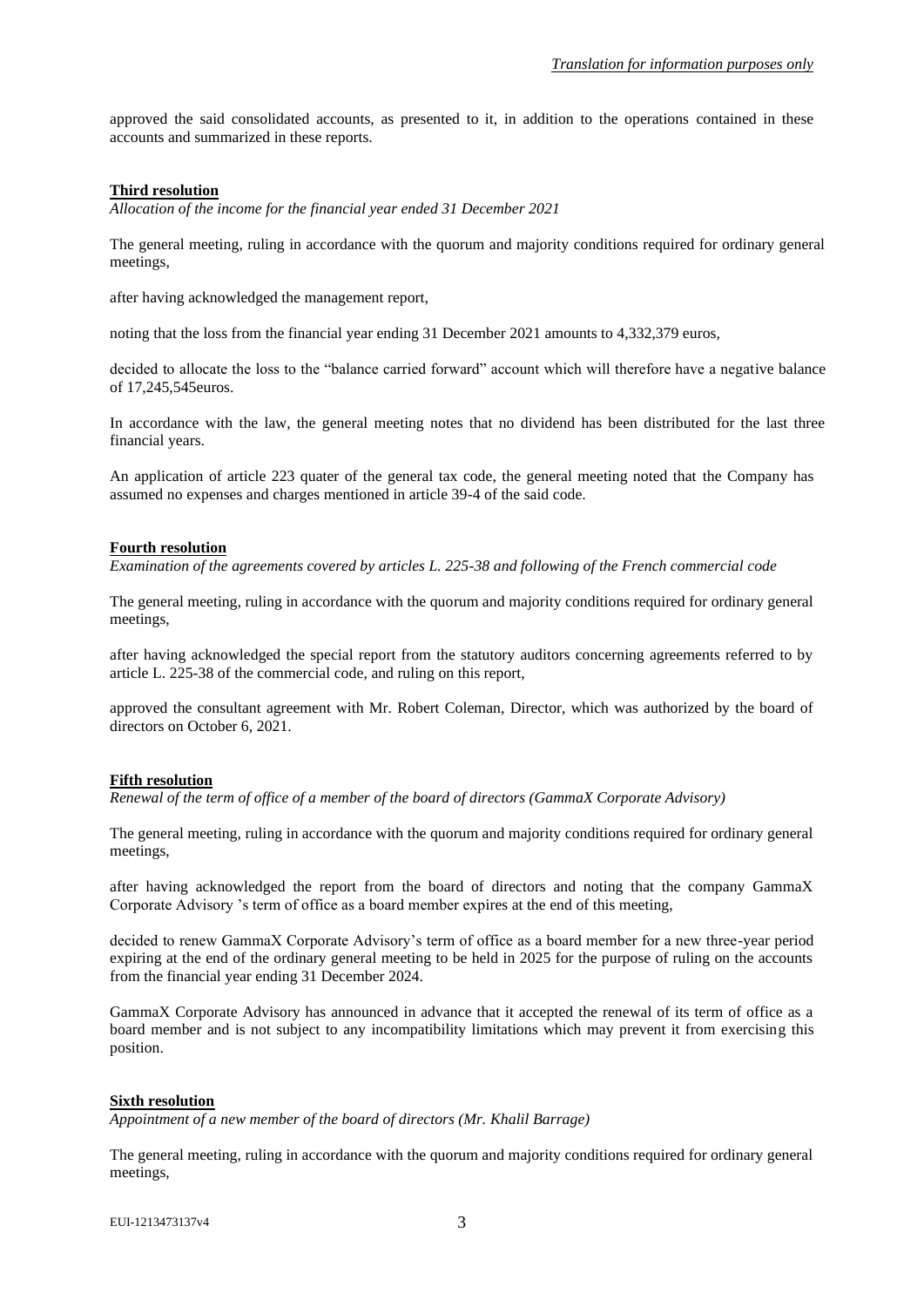after having acknowledged the report from the board of directors,

decided to appoint Mr. Khalid Barrage as a new board member for a three-year period expiring at the end of the ordinary general meeting to be held in 2025 for the purpose of ruling on the accounts from the financial year ending 31 December 2024.

Mr. Khalil Barrage has announced in advance that he accepted the position and the duties of board member and is not subject to any incompatibility limitations which may prevent him from exercising this position.

#### **Seventh resolution**

*Approval of the rules for the stock option subscription or purchase plan adopted by the board of directors on 2 February 2022*

The general meeting, ruling in accordance with the quorum and majority conditions required for ordinary general meetings,

after having acknowledged the report from the board of directors,

approved the rules for the stock option subscription or purchase plan adopted by the board of directors on 2 February 2022.

#### **Eighth resolution**

*Authorization to be granted to the board of directors for the purpose of implementing a share buyback program*

The general meeting, ruling in accordance with the quorum and majority conditions required for ordinary general meetings,

after having acknowledged the report from the board of directors,

authorized the board of directors, with the option to sub-delegate in accordance with the conditions stipulated by law, for a period of eighteen (18) months as from today's date, to acquire the Company's shares, in accordance with the conditions stated in articles L. 22-10-62 and following of the Commercial Code and with (EU) Regulation no. 596/2014 of the European Parliament and Council of April 16, 2014 concerning market abuse,

decided that the shares may be purchased, sold or transferred by any means and in accordance with the applicable stock-market regulations and the admissible market practices published by the *Autorité des Marchés Financiers* (Financial Markets Authority), including among others:

- by public offer for purchase or exchange,
- − by using options or other financial future traded on regulated exchanges, multilateral trading systems, with systematic internalizers or concluded on a private basis or through the awarding of shares following the issuing of securities providing access to the Company's capital through conversion, exchange, reimbursement, the use of a warrant or in any other manner, either directly or indirectly, via a provider of investment services,
- − by purchasing blocks of shares or via a multilateral trading system or a systematic internalizer. The portion of the operation which may be performed through block sales is unlimited and may concern the entire operation,

decided that the authorization may be used to:

- ensure the liquidity of the Company's shares as part of the liquidity contract entered into with an investment services provider, in accordance with market practices accepted by the Financial Markets Authority concerning share liquidity contracts;
- fulfil obligations related to stock options, free share allotments, employee savings plans or other share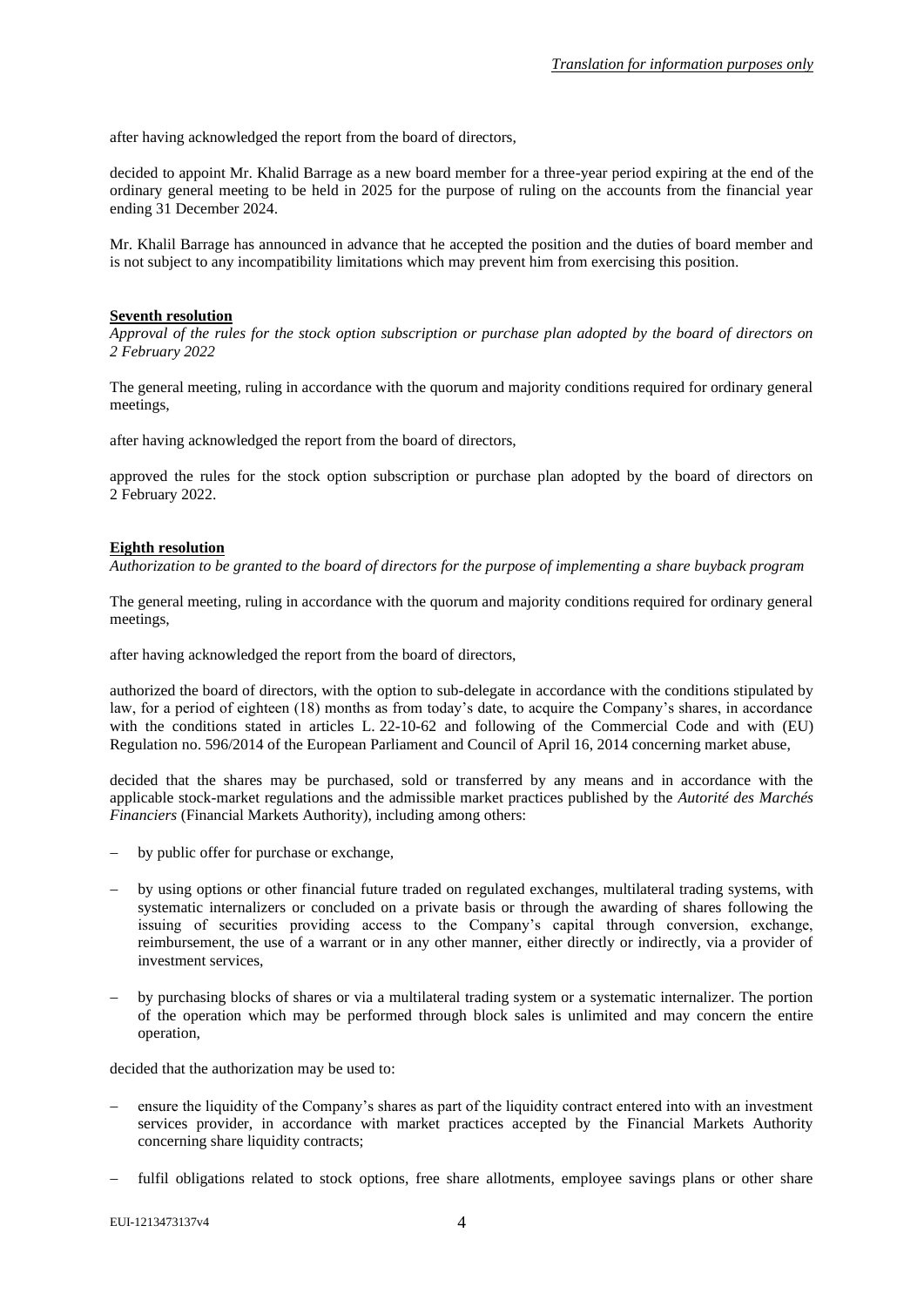allocations to employees and managers of the Company or of the companies linked to it;

- − provide shares during the exercising of rights attached to securities providing access to the share capital;
- purchase shares for conservation and subsequent exchange or as payment for any possible external growth operations, in compliance with stock market regulations, among others;
- − cancel all or part of the shares thus purchased; or
- more generally, to take action concerning any objective authorized by law or any market practice accepted by the market authorities, with it being hereby specified that in such a hypothesis, the Company shall inform its shareholders by means of an announcement;

decided to set the maximum unitary purchase price per share (excluding costs and commission) at  $\frac{3}{3}$  euros, with an overall ceiling of 1,000,000 euros, with it being hereby specified that this purchase price will be subject to adjustments when necessary in order to take account of operations concerning the share capital (including in the cases of the incorporation of reserves and the free allocation of shares, or the division or consolidation of shares) occurring during the validity period of this authorization,

decided that the maximum number of shares which can be purchased under the terms of this resolution may at no time exceed 10% of the total number of shares comprising the share capital at any given moment, with this percentage applying to the share capital adjusted in accordance with the operations affecting it after this general meeting, with it being hereby specified that (i) when the shares are acquired for the purpose of supporting the liquidity of the Company's shares in accordance with the conditions stipulated by the general rules of the Financial Markets Authority, the number of shares taken into account for the calculation of this limit shall correspond to the number of shares purchased following the deduction of the number of shares resold during the authorization period and (ii) when they are acquired with a view to retaining them and subsequently using them as payment or exchange as part of a merger, spin-off or contribution operation, the number of shares acquired may not exceed 5% of the total number of shares,

granted full powers to the board of directors with the option to sub-delegate in accordance with the conditions provided for by law, for the purpose of implementing this authorization, and in particular for considering the appropriateness of initiating a buyback program and to determine the terms and conditions thereof, to place any stock exchange orders, sign any assignment or transfer documents, conclude any agreement, any liquidity contract, any option contracts, submit any declarations to the Financial Markets Authority or any other organization, and any other formalities required, including to allocate or reallocate the acquired shares for the relevant formalities and, more generally, to do everything necessary.

decided that these operations may not be performed during periods when public offerings are underway concerning the Company's shares.

This authorization invalidates the unused portion of any previous authorization granted to the board of directors for the purpose of carrying out operations concerning the Company's shares.

#### **Ninth resolution**

*Approval of the Company's withdrawal from listing on the Nasdaq First North exchange of Copenhagen, and powers to be granted to the board of directors for the implementation of the said withdrawal* 

The general meeting, ruling in accordance with the quorum and majority conditions required for Extraordinary general meetings,

after having acknowledged the report from the board of directors,

approved the withdrawal of the Company's shares from Nasdaq First North exchange listing of Copenhagen and authorized the application for the Company's delisting from the said exchange and

granted the board of directors full powers to (i) delist the Company's shares from the Nasdaq First North exchange of Copenhagen, (ii) take all necessary measures facilitate the shares to continue their listing on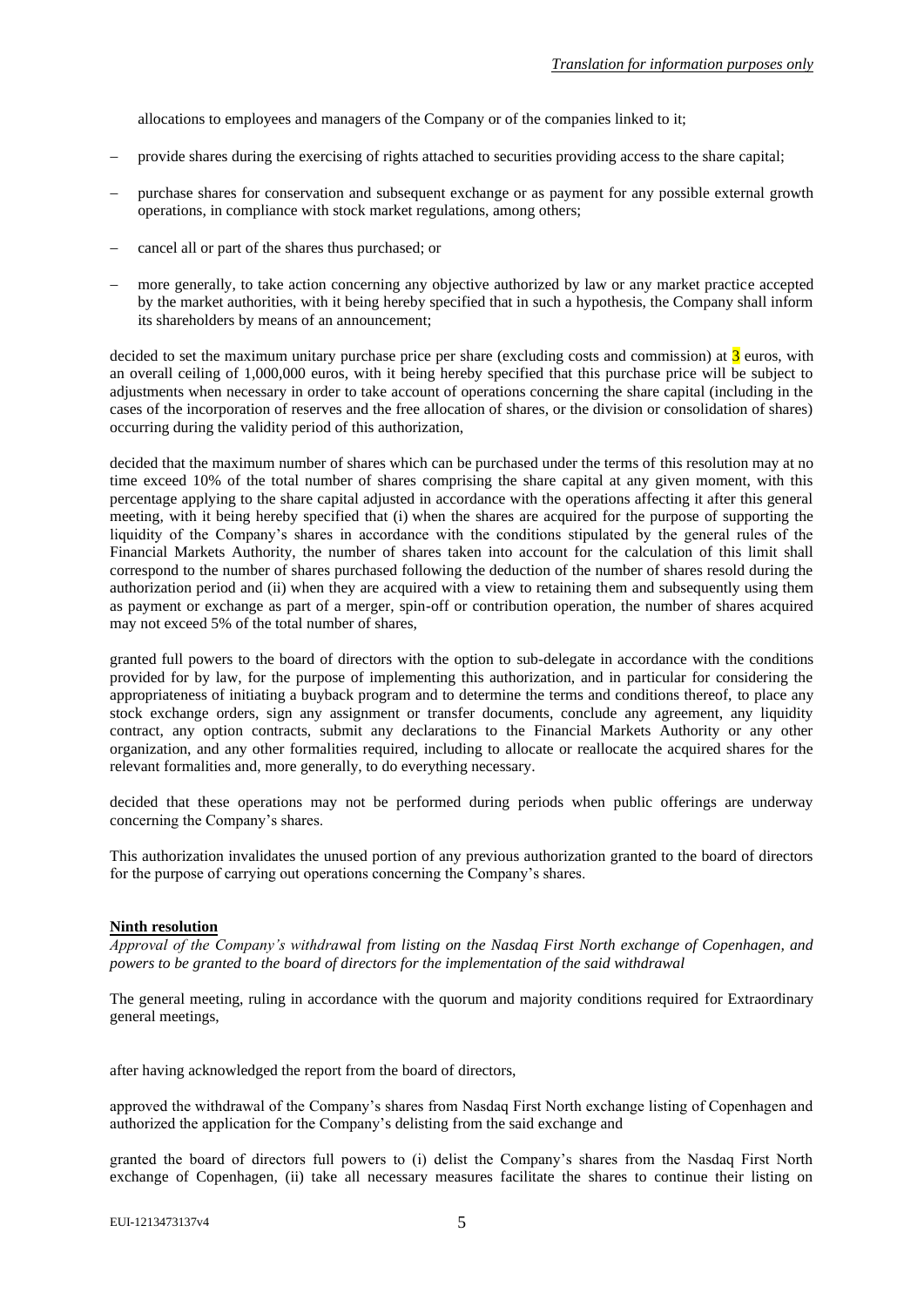Euronext Growth MTF and (iii) provide all guarantees, choose the listing sponsor, make all declarations, carry out all formalities and more generally take all necessary measures for the completion of these operations.

## <span id="page-5-0"></span>**Tenth resolution**

*Delegation of authority to be granted to the board of directors in order to increase the capital through the issuing of ordinary shares and/or any securities, with the shareholders' preferential subscription rights being maintained, up to a total par value of 27,876,782.50 euros*

The general meeting, ruling in accordance with the quorum and majority conditions required for Extraordinary general meetings and noting that the capital is fully paid up,

after having acknowledged the report from the board of directors and the statutory auditors' reports,

in accordance with the provisions of articles L. 225-129 and following of the commercial code, and in particular its articles L. 225-129 to L. 225-129-6, L. 22-10-49, L. 225-132, L. 225-133, L. 225-134, L. 228-91, L. 228-92 and L. 228-93,

delegated its authority to the board of directors, with the option of delegation or sub-delegation, in accordance with the legal conditions, for the purpose of deciding, in the proportions and at the times of its choosing, on one or several capital increases through the issuing in France and abroad of ordinary shares in the Company or equity securities providing access to other equity securities or creating a right to the allocation of debt securities and/or other securities (including all debt securities) providing access to the Company's equity securities or those of any company directly or indirectly possessing more than half its equity or in which it directly or indirectly holds more than half the equity, with the possibility for the said securities to be issued in euros, in foreign currency or in any monetary units established by reference to several currencies at the choice of the board of directors, the payment for which may be in cash, including through the offsetting of receivables,

decided that the maximum nominal value of the capital increases which may be performed, immediately or eventually) under the terms of this resolution, is set at 27,876,782.50 euros (or the equivalent of this amount in the case of an issue in another currency), which represents 111,507,130 shares, i.e., approximately 100% of the share capital on 8 April 2022, with it being hereby stipulated that:

- − the maximum nominal value of the capital increases which may be performed immediately or eventually under the terms of this delegation will be deducted from the overall ceiling provided for in th[e Eighteenth resolution](#page-19-0) below,
- to these ceilings should be added, where applicable, the par value of the shares to be issued to maintain the rights of the bearers of securities and other rights providing access to the share capital, in accordance with the law and where applicable the relevant contractual clauses,

decided to set at 50,000,000 euros (or the equivalent of this amount in the case of an issue in another currency) the maximum nominal value of the debt securities which may be issued under the terms of this delegation with it being hereby stipulated that:

- − this amount will be increased, where applicable, by any redemption premium above the par value,
- − this amount will be deducted from the overall ceiling mentioned in the [Eighteenth resolution](#page-19-0) below,
- − this ceiling does not apply to the debt securities mentioned in articles L. 228-40, L. 228-36-A and L. 228-92 paragraph 3 of the commercial code, the issuing of which will be decided or authorized by the board of directors in accordance with the conditions stated in article L. 228-40 of the commercial code or, in the other cases, the conditions determined by the Company in accordance with the provisions of article L. 228-36- A of the commercial code,

decided that the shareholders may exercise their preferential subscription rights for shares and securities issued under the terms of this resolution in accordance with the applicable legal and statutory provisions,

decided that the board of directors may introduce a reducible subscription right for shareholders which may be exercised in proportion to their rights and up to the amounts requested by them,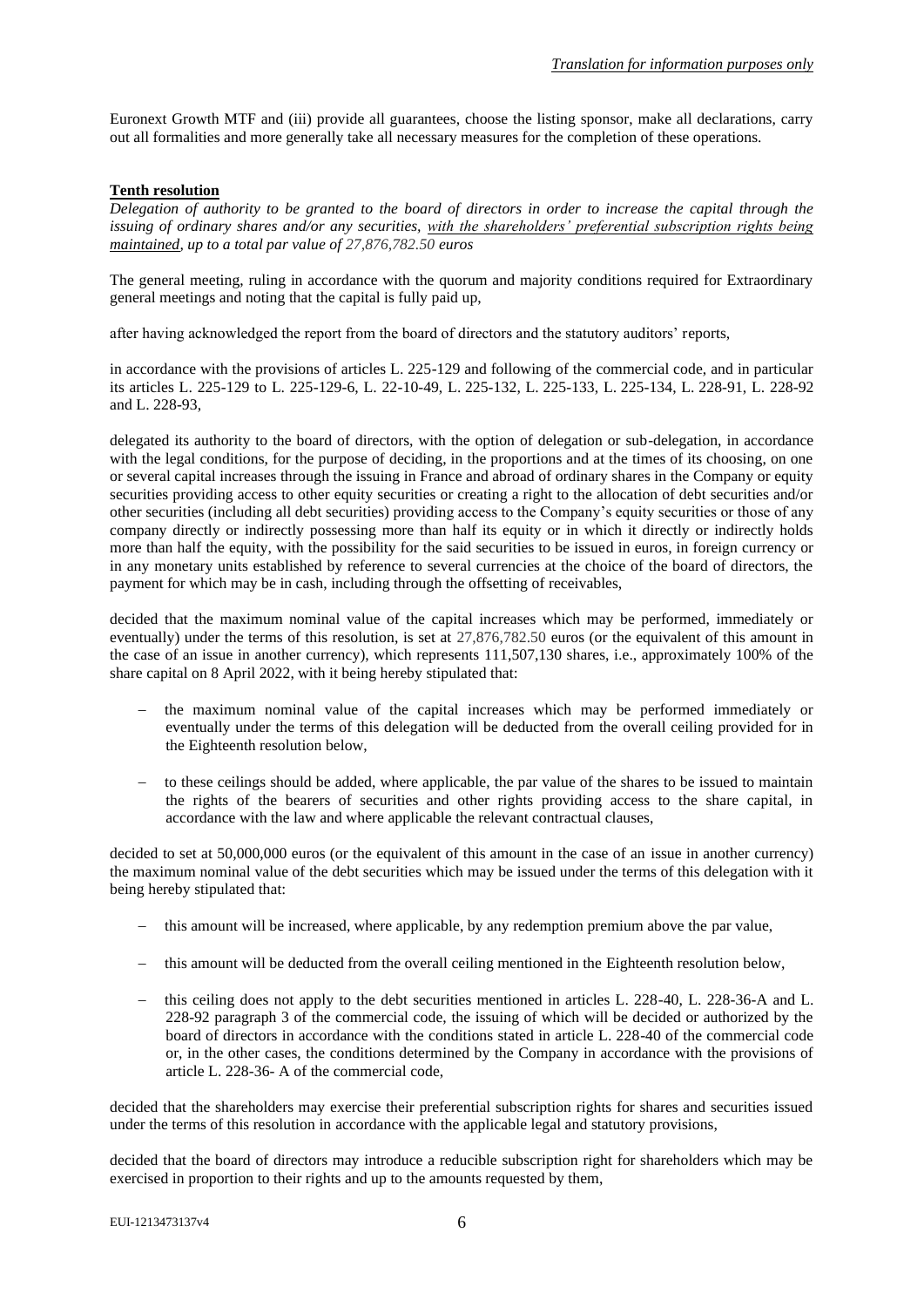decided that if the irreducible and where applicable reducible subscriptions have not absorbed the whole issue, the board of directors may use one or other of the following options, in the order it considers most appropriate:

- limit the issue to the value of the subscriptions received on condition that this is not less than three quarters of the initial issue value concerned, as decided by the board of directors,
- distribute, without restriction, all or part of the unsubscribed shares on an irreducible basis and, where applicable, on a reducible basis,
- offer all or part of the unsubscribed shares to the public,

decided that the issues of the Company's share warrants may be performed by cash subscriptions but also through free allocation to the owners of the former shares,

decided that in the case of the free allocation of share warrants, the board will have the option to decide that the allocation rights forming odd lots will not be tradable and that the corresponding shares will be sold,

acknowledged, as required, that regarding the bearers of securities possibly issued under the terms of this delegation, this delegation constitutes an express renunciation by the shareholders of their preferential subscription rights to the shares to which these securities create an entitlement,

decided that the board will have full powers to implement this delegation in accordance with the conditions set by the law and the articles of incorporation, for the purpose, among others, without this list being in anyway restrictive, of setting the dates, terms and conditions of any issue in addition to the form and characteristics of the shares or securities providing access to the capital or debt securities to be issued, with or without premium. Among other things, it will determine the amounts to be issued, the dividend date, which may possibly be retroactive, of the shares or securities providing access the capital or debt securities to be issued, the means by which they are to be paid up and, where applicable, the duration and exercise prices of the securities or the means of exchange, conversion, reimbursement or allocation in any other manner of capital securities and other securities providing access to the capital within the limits provided for in this resolution,

decided that the board of directors will possess full powers with the option of delegation and sub-delegation, to implement this delegation and to proceed, in one or several stages and in the proportions and at the times it shall determine, with the above-mentioned issues - or postpone doing so if necessary - to enter into all agreements to complete the contemplated issues, to confirm their completion and to proceed with the related modifications to the articles of incorporation, and more generally:

- − determine the terms for the adjustment of the conditions for accessing the capital and securities in the future, in accordance with legal requirements;
- where necessary, suspend the exercising of rights attached to these securities for a maximum period of three (3) months;
- arrange all deductions from the premiums, including those for the costs incurred for the performance of the issues;
- − subsequently ensure the preservation of the rights of the bearers of securities providing future access to the Company's capital, issued in application of this delegation, in compliance with the legal and statutory provisions, and, where necessary, the applicable contractual clauses;
- take all measures and complete all required formalities to have the securities thus issued listed on the Euronext Paris regulated exchange and any other exchange on which the Company's shares would then be traded,

decided that this delegation may not be used during periods when public offerings are underway concerning the Company's shares.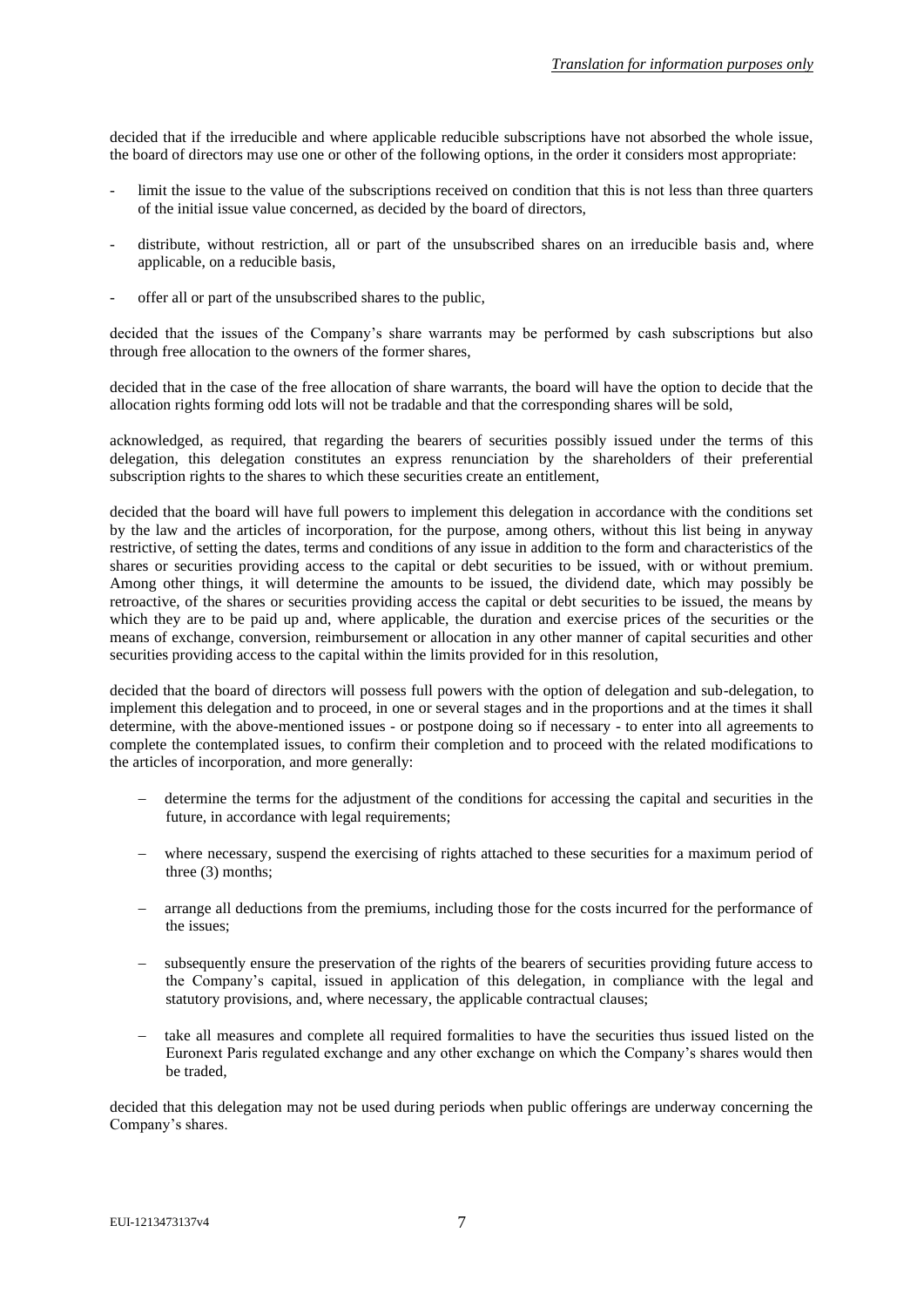acknowledged that in the event that the board of directors uses the delegation of authority granted to it under the terms of this resolution, it will report back to the next ordinary general meeting in accordance with the law and the regulations,

decided that this delegation is granted for a period of twenty-six (26) months as from the date of this meeting, rendering any previous delegation concerning the same subject invalid.

## <span id="page-7-0"></span>**Eleventh resolution**

*Delegation of authority to be granted to the board of directors in order to increase the capital through the issuing of ordinary shares and/or any securities with removal of the shareholders' preferential subscription rights by way of public offering being removed (other than the offerings mentioned in paragraph 1° of article L. 411-2 of the French monetary and financial code),*

The general meeting, ruling in accordance with the quorum and majority conditions required for Extraordinary general meetings,

after having acknowledged the report from the board of directors and the statutory auditors' reports,

in accordance with the provisions of articles L. 225-129 and following of the commercial code, and in particular its articles L. 225-129 to L. 225-129-6, L. 22-10-49, L. 225-135, L. 225 235-1, L. 225-136, L. 228-91, L. 228-92 and L. 228-93,

delegated its authority to the board of directors, with the option of delegation or sub-delegation, in accordance with the legal conditions, for the purpose of deciding, by means of a public offering to the exclusion of the public offerings mentioned in paragraph 1° of article L. 411-2 of the monetary and financial code, on the issuing in one or several stages in France and abroad, in the proportions and at the time of its choosing, of ordinary shares in the Company or equity securities providing access to other equity securities or creating a right to the allocation of debt securities and/or other securities (including all debt securities) providing access to the Company's equity securities or those of any company directly or indirectly possessing more than half its equity or in which it directly or indirectly holds more than half the equity, with the possibility for the said securities to be issued in euros, in foreign currency or in any monetary units established by reference to several currencies at the choice of the board of directors, the payment for which may be in cash, including through the offsetting of receivables,

decided that the securities thus issued may consist of equity securities, be associated with the issuing of such securities or allow for the issue thereof as intermediate securities,

decided to remove the shareholders' preferential right of subscription concerning the ordinary shares or securities issued under the terms of this delegation,

decided that a priority subscription right shall be established for the shareholders concerning all or part of the issues based on the period and the terms it specifies in accordance with the provisions of article L. 22-10-51 of the commercial code, with this priority not resulting in the creation of tradable rights though it may be exercised either on an irreducible or reducible basis,

acknowledged, as required, that regarding the bearers of securities possibly issued under the terms of this delegation, this delegation constitutes an express renunciation by the shareholders of their preferential subscription rights to the shares to which these securities create an entitlement,

decided that the maximum nominal value of the capital increases which may be performed, immediately or eventually) under the terms of this resolution, is set at 27,876,782.50 euros, which represents 111,507,130 shares, i.e., approximately 100% of the share capital on 8 April 2022, with it being hereby stipulated that:

- the maximum nominal value of the capital increases which may be performed immediately or eventually under the terms of this delegation will be deducted from the overall ceiling provided for in the [Eighteenth](#page-19-0) resolution below,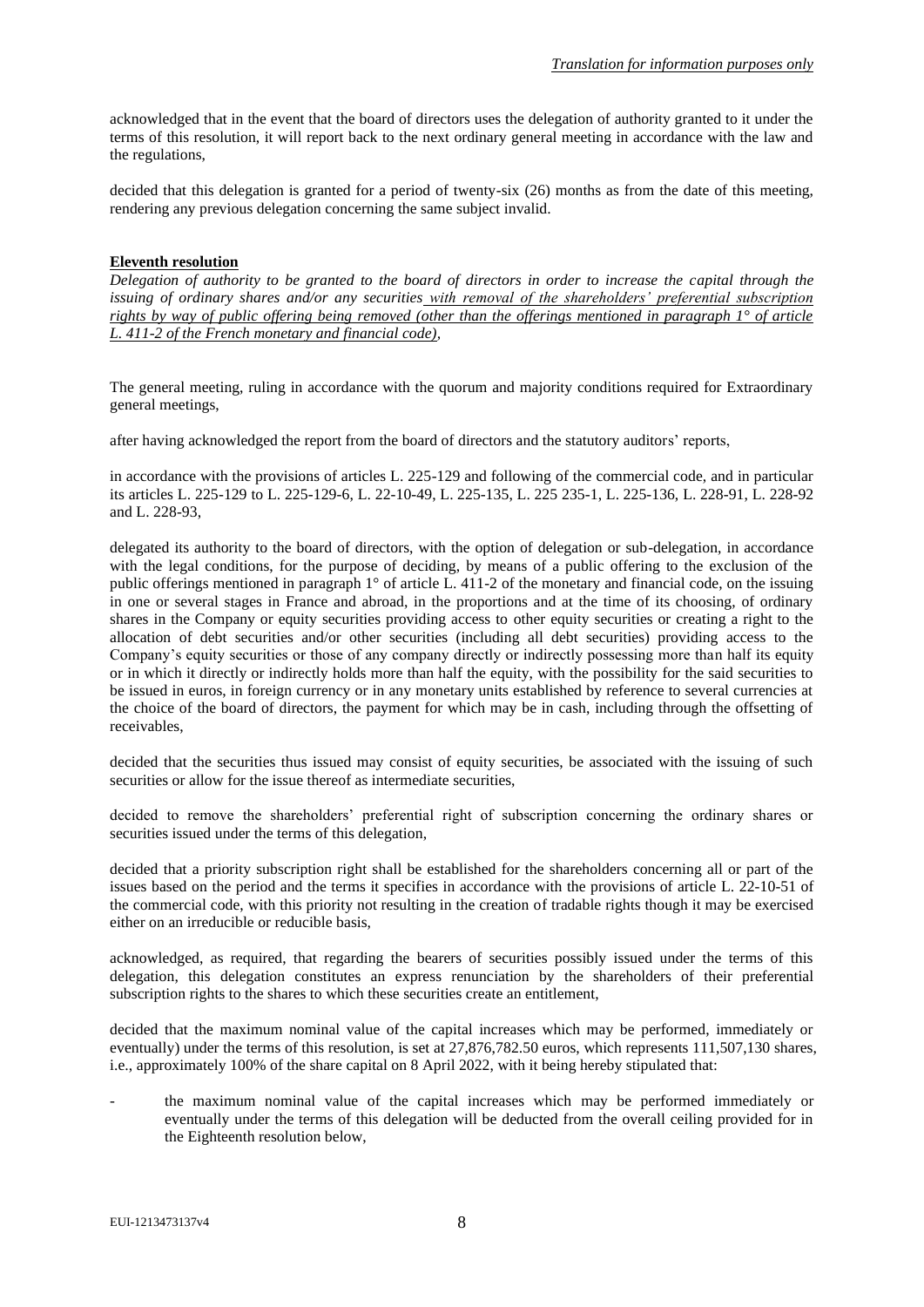to these ceilings should be added, where applicable, the par value of the shares to be issued to maintain the rights of the bearers of securities and other rights providing access to the share capital, in accordance with the law and where applicable the relevant contractual clauses,

decides to set at 50,000,000 euros (or the equivalent of this amount in the case of an issue in another currency) the maximum nominal value of the debt securities which may be issued under the terms of this delegation with it being hereby stipulated that:

- this amount will be increased, where applicable, by any redemption premium above the par value,
- this amount will be deducted from the overall ceiling mentioned in the [Eighteenth](#page-19-0) resolution below,
- this ceiling does not apply to the debt securities mentioned in articles L. 228-40, L. 228-36-A and L. 228-92 paragraph 3 of the commercial code, the issuing of which will be decided or authorized by the board of directors in accordance with the conditions stated in article L. 228-40 of the commercial code or, in the other cases, the conditions determined by the Company in accordance with the provisions of article L. 228-36- A of the commercial code,

decided that if the subscriptions have not absorbed the whole issue, the board of directors may use one or other of the following options, the order to be determined by it:

- limit the issue to the value of the subscriptions, on condition that this is not less than three quarters of the issue value initially decided,
- distribute all or part of the unsubscribed securities issued among the persons of its choice without restriction, and
- offer all or part of the unsubscribed securities issued to the public, in the French international markets,

decided that the issue price for the shares to be issued under the terms of this delegation will be set by the board of directors and will be at least equal to the average market rate weighted by the volumes from the last three stock-market sessions preceding the setting of the issue price, possibly reduced by a maximum of 25% (with it however being specified that if, when using this delegation, the Company's shares were admitted for trading in a regulated exchange, the price would be set in accordance with the provisions of articles L. 22-10-52 and R. 22- 10-32 of the commercial code), taking account, where applicable, of their dividend date; with it being hereby specified that (i) in the event of the issuing of securities providing access to the capital, the issue price for the shares resulting from their use, their conversion or their exchange may where applicable be set at the board's discretion with reference to a calculation formula defined by it and applicable after the issuing of the said securities (for example when exercising, converting or exchanging them) in which case the above-mentioned maximum reduction may be assessed, if the board considers it appropriate, on the application date of the said formula (and not the date on which the price is set for the issuing of the securities) and (ii) the issue price of securities providing access to the capital possibly issued under the terms of this resolution will be such that the sum received, where applicable, immediately by the Company, increased by that likely to be received by it when exercising or converting the said securities, will be at least equal to the above-mentioned minimum sum for each share issued as a consequence of the issuing of these securities,

decided that this delegation is granted for a period of twenty-six (26) months as from the date of this meeting, ending any previous delegation concerning the same subject,

decided that the board of directors will possess full powers with the option of sub-delegation as stipulated by law, to implement this delegation in accordance with the conditions specified by law and in the articles of incorporation, for the following purposes among others:

- specify the dates, terms and conditions for any issue in addition to the form and characteristics of the shares or securities providing access to the capital to be issued, with or without premiums,
- determine the amounts to be issued, the dividend date, which may possibly be retroactive, of the shares or securities providing access the capital to be issued, the means by which they are to be paid up and, where applicable, the conditions for exercising the exchange, conversion, redemption or other allocation rights of capital securities and other securities providing access to the capital,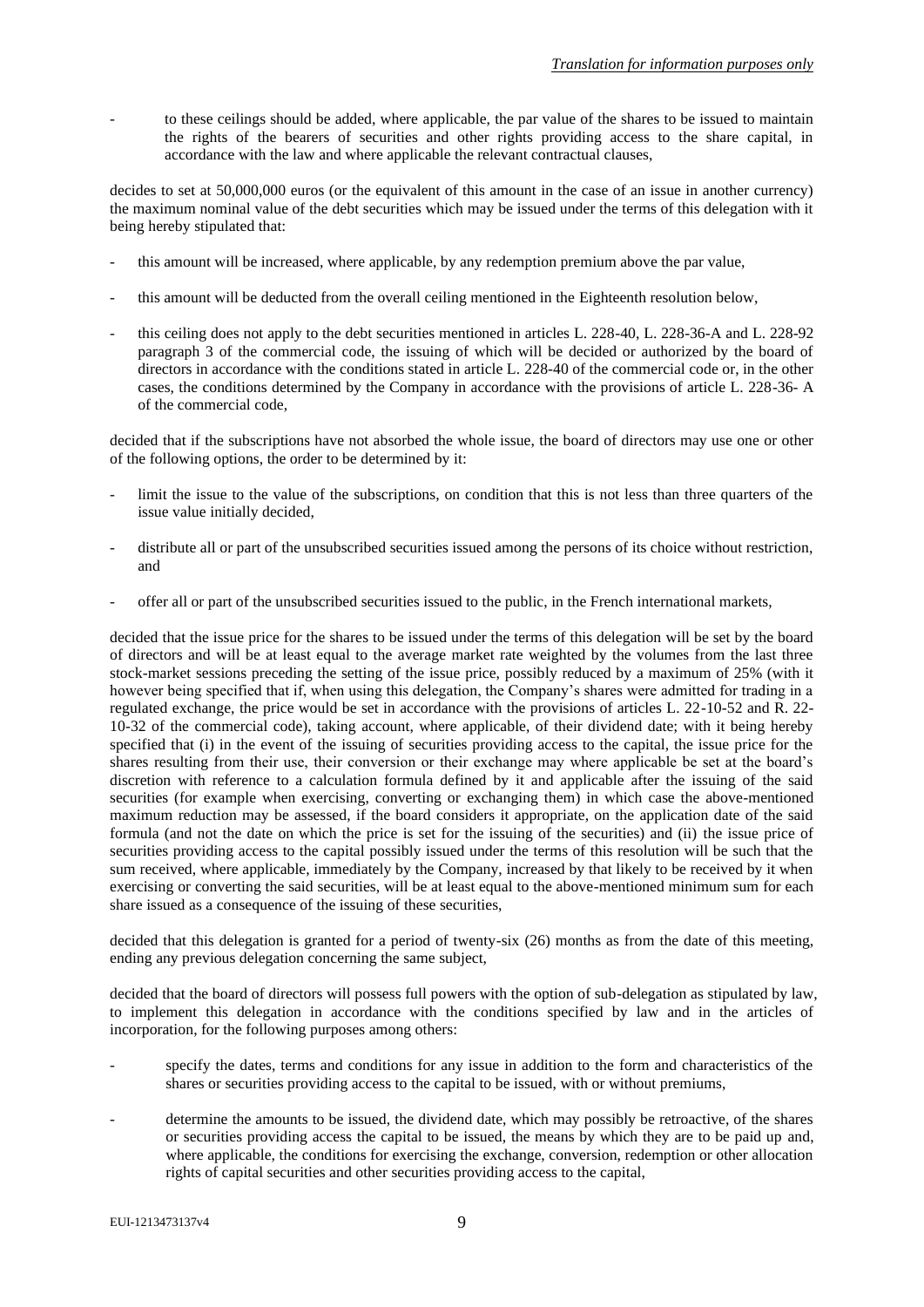- carry out any required adjustments in application of the legal or statutory provisions and, where necessary, the applicable contractual clauses to protect the rights of bearers of securities and other rights providing access to the Company's capital and
- where necessary, suspend the exercising of rights attached to these securities for a maximum period of three (3) months,

decided that the board of directors may:

- at its own initiative and when it considers it appropriate, deduct the costs, duties and fees arising from the capital increases performed under the terms of the delegation mentioned in this resolution from the total premiums related to these operations and deduct from these premiums the sums required to bring the legal reserve up to one tenth of the new share capital, after each operation,
- take any decision with a view to having the shares and securities thus issued traded on the Euronext Growth exchange in Paris or any other exchange, whether regulated or otherwise, in France or abroad, and more generally,
- take all measures, enter into all commitments and carry out all formalities contributing to the successful completion of the proposed issue and for the purpose of making the resulting capital increase permanent, and amend the articles of incorporation accordingly.

decided that this delegation may not be used during periods when public offerings are underway concerning the Company's shares.

## <span id="page-9-0"></span>**Twelfth resolution**

*Delegation of authority to be granted to the board of directors in order to increase the capital through the issuing of ordinary shares and/or any securities, with the removal of the shareholders' preferential subscription rights, for an offering referred to by paragraph 1° of article L. 411-2 of the French monetary and financial code*

The general meeting, ruling in accordance with the quorum and majority conditions required for Extraordinary general meetings,

after having acknowledged the report from the board of directors and the statutory auditors' reports,

in accordance with the provisions of articles L. 225-129 and following of the commercial code, and in particular its articles L. 225-129-2, L. 225-135, L. 225-135-1, L. 225-136, L. 228-91, L. 228-92 and L. 228-93 and L. 22- 10-49 of the commercial code,

delegated its authority to the board of directors, with the option of sub-delegation, in accordance with the legal conditions, for the purpose of deciding, by means of an offering mentioned in paragraph 1° of article L. 411-2 of the monetary and financial code, on the issuing in one or several stages in France and abroad, in the proportions and at the time of its choosing, of ordinary shares in the Company or equity securities providing access to other equity securities or creating a right to the allocation of debt securities and/or other securities (including all debt securities) providing access to the Company's equity securities or those of any company directly or indirectly possessing more than half its equity or in which it directly or indirectly holds more than half the equity, with the possibility for the said securities to be issued in euros, in foreign currency or in any monetary units established by reference to several currencies at the choice of the board of directors,,

decided that the securities thus issued may consist of equity securities, be associated with the issuing of such securities or allow for the issue thereof as intermediate securities.

decided to remove the shareholders' preferential right of subscription concerning the ordinary shares or securities issued under the terms of this delegation,

acknowledged, as required, that regarding the bearers of securities possibly issued, this delegation constitutes an express renunciation by the shareholders of their preferential subscription rights to the shares to which these securities create an entitlement,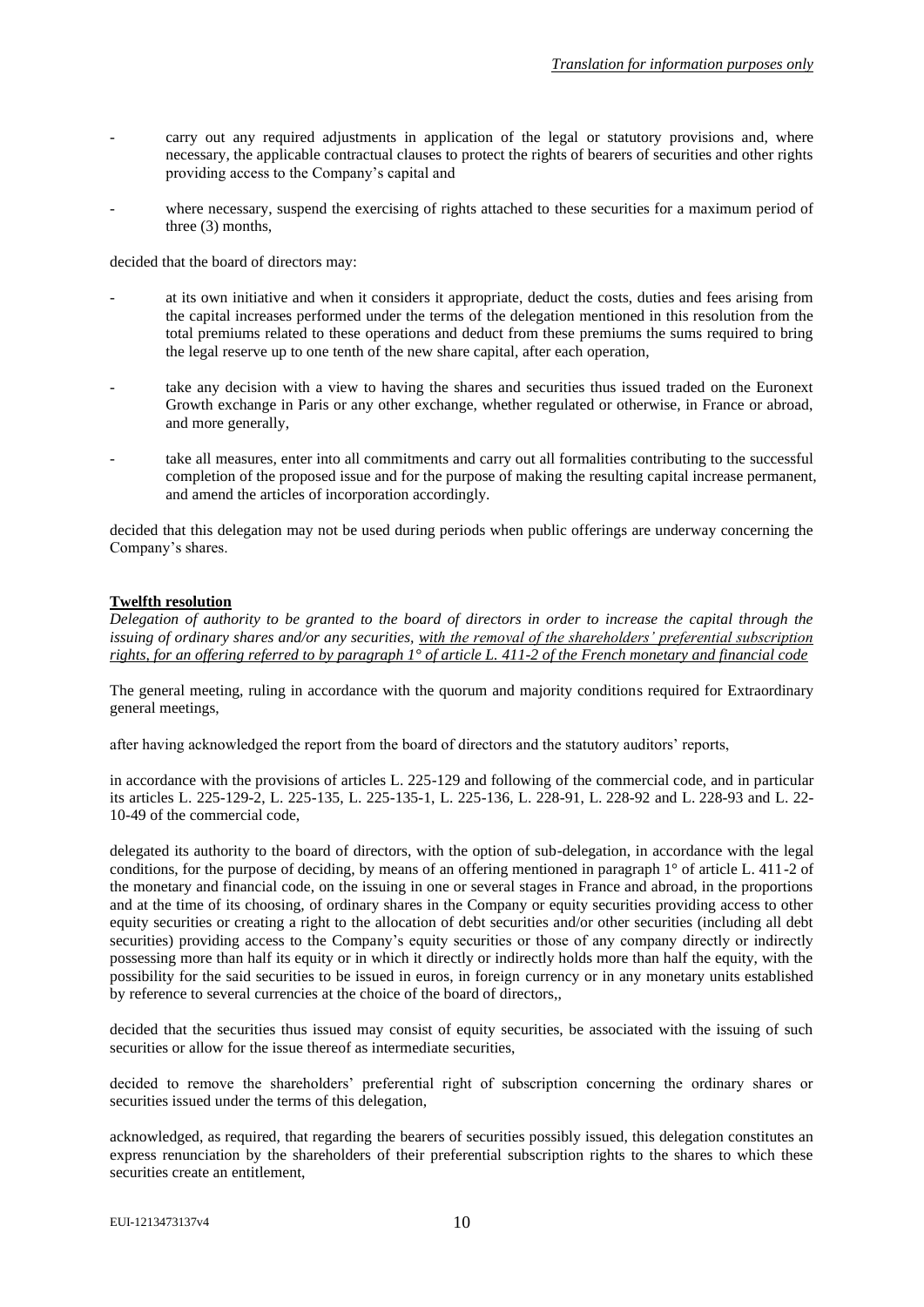decided that the maximum nominal value of the share capital increases which may be performed, immediately and/or eventually under the terms of this resolution, may neither exceed 5,575,356.50 euros (which represents 22,301,426 shares, i.e. 20% of the share capital on 8 April 2022), nor under any circumstances exceed the limits provided for in the regulations applicable on the issue date (for information purposes, on the date of this meeting the issuing of equity securities performed by means of an offering mentioned in paragraph of paragraph 1° of article L. 411-2 of the monetary and financial code is limited to 20% of the Company's capital per 12-month period, with the said capital being assessed on the date of the board's decision to use this delegation), a maximum amount to which must be added, where applicable, the additional sum of the shares to be issued in order to maintain the rights of the bearers of securities providing access to the capital and other rights providing access to the capital in accordance with the provisions of the law and where applicable the contractual clauses,

furthermore decided that the nominal value of any increase in share capital which may be performed will be deducted from the overall ceiling mentioned in the [Eighteenth](#page-19-0) resolution below,

decided to set at 10,000,000 euros (or the equivalent of this amount in the case of an issue in another currency) the maximum nominal value of the debt securities which may be issued under the terms of this delegation with it being hereby stipulated that:

- this amount will be increased, where applicable, by any redemption premium above the par value,
- this amount will be deducted from the overall ceiling mentioned in the [Eighteenth](#page-19-0) resolution below,
- this ceiling does not apply to the debt securities mentioned in articles L. 228-40, L. 228-36-A and L. 228-92 paragraph 3 of the commercial code, the issuing of which will be decided or authorized by the board of directors in accordance with the conditions stated in article L. 228-40 of the commercial code or, in the other cases, the conditions determined by the Company in accordance with the provisions of article L. 228-36- A of the commercial code,

decided that if the subscriptions have not absorbed the whole issue, the board of directors may use one or other of the following options, the order to be determined by it:

- limit the issue to the value of the subscriptions, on condition that this is not less than three quarters of the issue value initially decided,
- distribute all or part of the unsubscribed securities issued among the persons of its choice without restriction,

decided that the issue price for the shares to be issued under the terms of this delegation will be set by the board of directors and will be at least equal to the average market rate weighted by the volumes from the last three stock-market sessions preceding the setting of the issue price, possibly reduced by a maximum of 25% (with it however being specified that if, when using this delegation, the Company's shares were admitted for trading in a regulated exchange, the price would be set in accordance with the provisions of articles L. 22-10-52 and R. 22- 10-32 of the commercial code), taking account, where applicable, of their dividend date; with it being hereby specified that (i) in the event of the issuing of securities providing access to the capital, the issue price for the shares resulting from their use, their conversion or their exchange may where applicable be set at the board's discretion with reference to a calculation formula defined by it and applicable after the issuing of the said securities (for example when exercising, converting or exchanging them) in which case the above-mentioned maximum reduction may be assessed, if the board considers it appropriate, on the application date of the said formula (and not the date on which the price is set for the issuing of the securities) and (ii) the issue price of securities providing access to the capital possibly issued under the terms of this resolution will be such that the sum received, where applicable, immediately by the Company, increased by that likely to be received by it when exercising or converting the said securities, will be at least equal to the above-mentioned minimum sum for each share issued as a consequence of the issuing of these securities,

decided that this delegation is granted for a period of twenty-six (26) months as from the date of this meeting, ending any previous delegation concerning the same subject,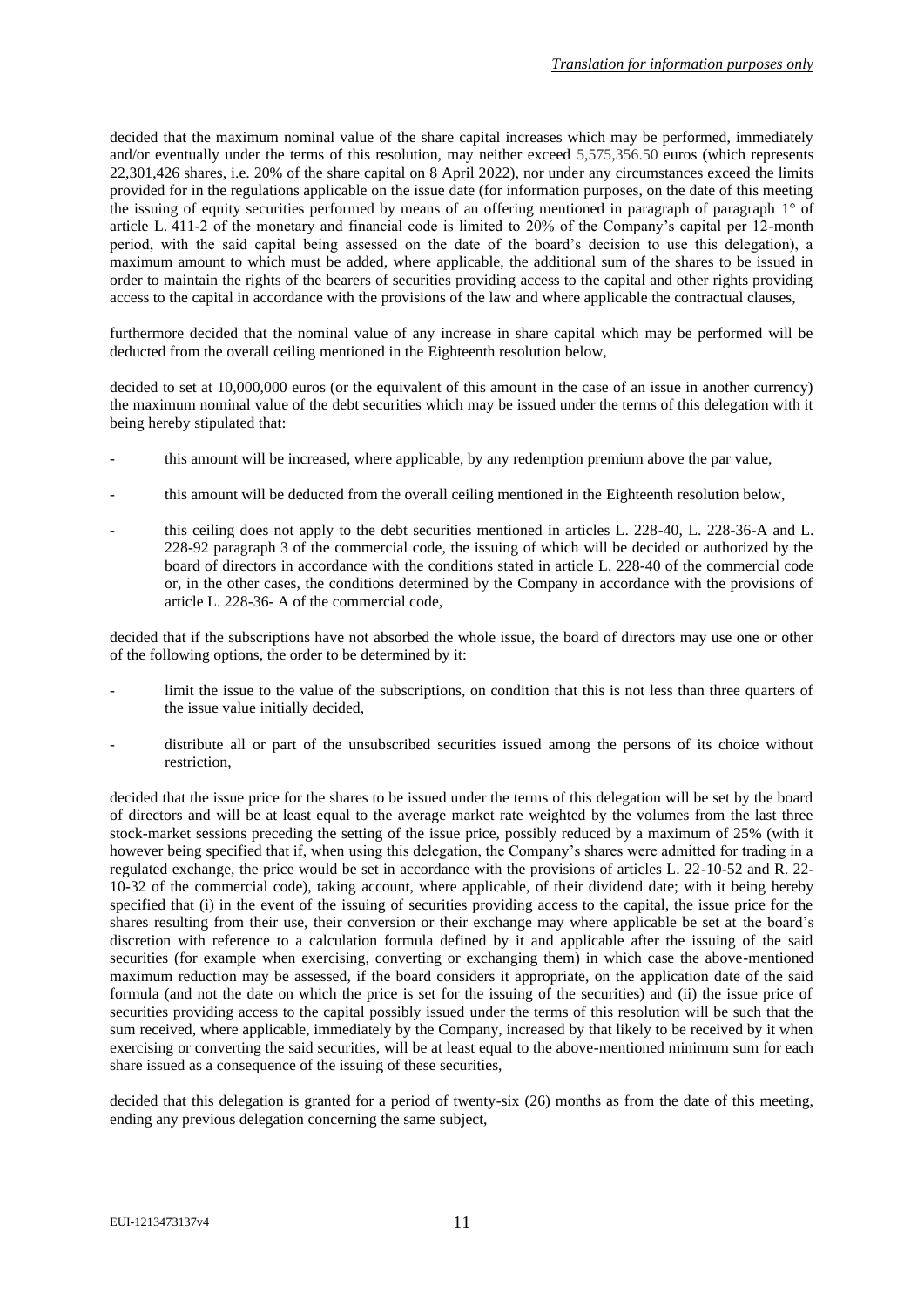decided that the board of directors will have full powers with the option of delegation and sub-delegation as stipulated by law, to implement this delegation in accordance with the conditions specified by law and in the articles of incorporation, for the following purposes among others:

- specify the dates, terms and conditions for any issue in addition to the form and characteristics of the shares or securities providing access to the capital to be issued, with or without premiums,
- determine the amounts to be issued, the dividend date, which may possibly be retroactive, of the shares or securities providing access the capital to be issued, the means by which they are to be paid up and, where applicable, the conditions for exercising the exchange, conversion, redemption or other allocation rights of capital securities and other securities providing access to the capital,
- carry out any required adjustments in application of the legal or statutory provisions and, where necessary, the applicable contractual clauses to protect the rights of bearers of securities and other rights providing access to the Company's capital and
- where necessary, suspend the exercising of rights attached to these securities for a maximum period of three (3) months,

decided that the board of directors may:

- at its own initiative and when it considers it appropriate, deduct the costs, duties and fees arising from the capital increases performed under the terms of the delegation mentioned this resolution from the total premiums related to these operations and to deduct from these premiums the sums required to bring the legal reserve up to one tenth of the new share capital, after each operation,
- take any decision with a view to having the shares and securities thus issued traded on the Euronext Growth exchange in Paris or any other exchange, whether regulated or otherwise, in France or abroad, and more generally,
- take all measures, enter into all commitments and carry out all formalities contributing to the successful completion of the proposed issue and for the purpose of making the resulting capital increase permanent, and amend the articles of incorporation accordingly,

decided that this delegation may not be used during periods when public offerings are underway concerning the Company's shares.

## **Thirteenth resolution**

*Delegation of authority to be granted to the board of directors for the purpose of increasing the value of the issues with or without preferential subscription rights to be decided on in the [Tenth resolution,](#page-5-0) the [Eleventh](#page-7-0)  [resolution](#page-7-0) and the [Twelfth resolution,](#page-9-0) above*

The general meeting, ruling in accordance with the quorum and majority conditions required for Extraordinary general meetings,

after having acknowledged the report from the board of directors and the statutory auditors' reports,

in accordance with the provisions of articles L. 225-129 to L. 225-129-2, L. 225- 135, L. 228-91, L. 228-92 and L. 228-93 of the commercial code,

delegated its authority to the board of directors for the purpose of increasing the value of the issues with preferential subscription rights to be decided on under the terms of the [Tenth resolution,](#page-5-0) of the [Eleventh](#page-7-0)  [resolution](#page-7-0) and of the [Twelfth resolution](#page-9-0) above, in accordance with the conditions mentioned in article L. 225- 135-1 of the commercial code, i.e., currently within 30 days of the closure of the subscription, at the same price as that adopted for the initial issue and subject to a limit of 15% of the initial issue), with the said shares granting the same rights as the former shares subject to their dividend date,

decided that the nominal value of the capital increases decided on in this resolution will be deducted from the overall ceiling mentioned in the [Eighteenth resolution](#page-19-0) below, a sum to which shall be added, where applicable,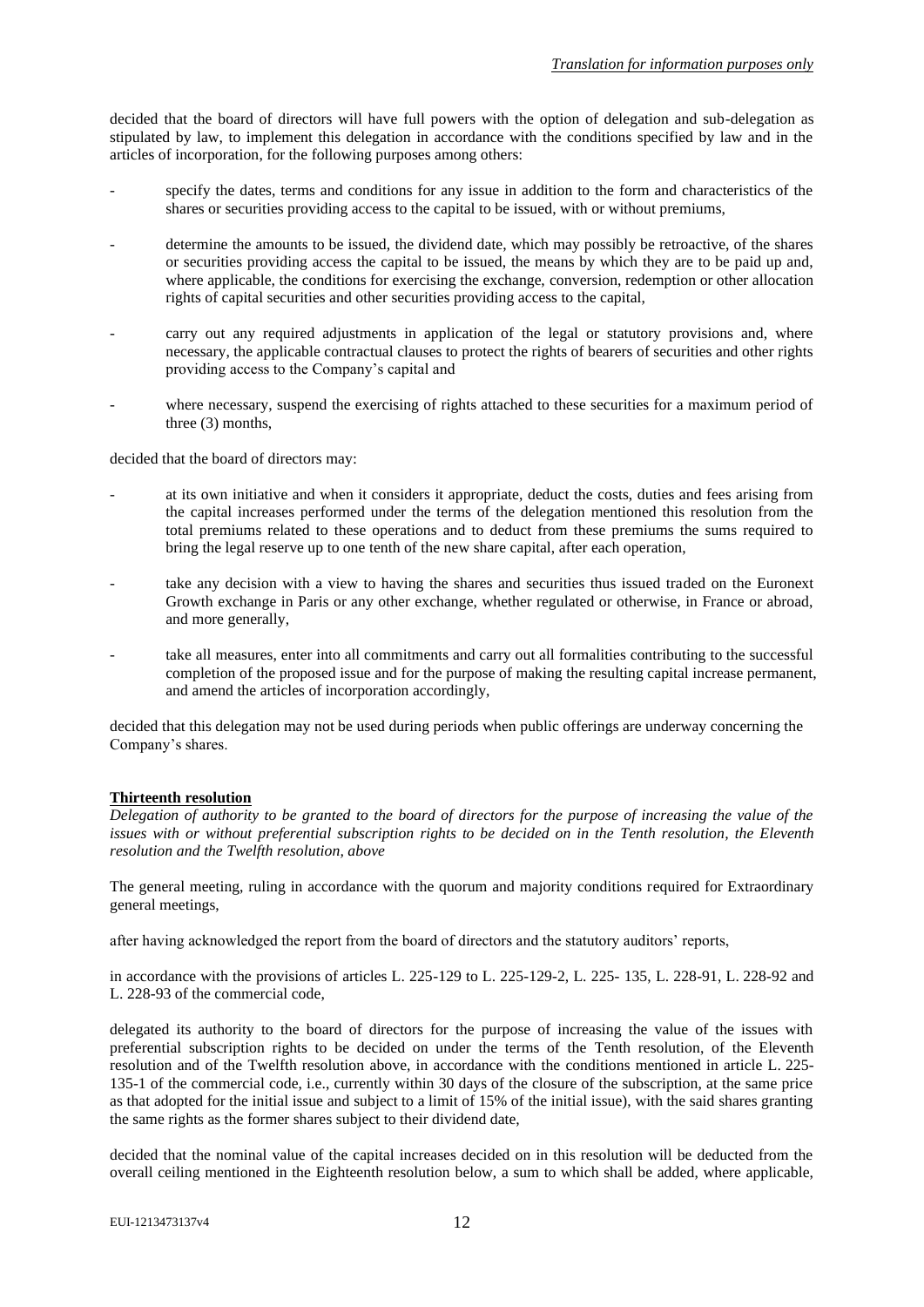the additional value of the additional shares or securities to possibly be issued to maintain the rights of the bearers of securities and other rights providing access to the share capital, in accordance with the law and where applicable the relevant contractual clauses,

acknowledged that in the event that the board of directors uses the delegation of authority granted to it under the terms of this resolution, it will report back to the next ordinary general meeting in accordance with the law and the regulations,

decided that this delegation may not be used during periods when public offerings are underway concerning the Company's shares,

decided that this delegation is granted for a period of twenty-six (26) months as from the date of this meeting.

## **Fourteenth resolution**

*Delegation of authority to be granted to the board of directors in order to increase the capital through the issuing of ordinary shares and/or any securities, with the removal of the shareholders' preferential subscription rights for the benefit of an initial category of persons (up to a total par value of 27,876,782.50 euros – investors active in the health or biotechnology sectors)*

The general meeting, ruling in accordance with the quorum and majority conditions required for Extraordinary general meetings,

after having acknowledged the report from the board of directors and the statutory auditors' reports, in accordance with the provisions of articles L. 225-129 and following of the commercial code and particularly its articles L. 225-129-2, L. 22-10-49, L. 225-135, L-225-138 and L. 228-91 and following of the commercial code,

delegated its authority to the board of directors, for the purpose of deciding on the issuing, in one or several stages, in the proportions and at the times of its choosing, in France or abroad, in euros, in foreign currency or in any monetary units established by reference to several currencies, of ordinary shares in the Company or equity securities providing access to other equity securities or creating a right to the allocation of debt securities, and/or other securities (including all debt securities) providing access to the Company's equity securities (including in particular share subscription warrants or share issuance rights),

decided that the securities thus issued may consist of equity securities, be associated with the issuing of such securities or allow for the issue thereof as intermediate securities.

decided to remove the shareholders' preferential subscription rights to the Company's ordinary shares and/or other securities and/or all debt securities to be issued for the benefit of the following category of persons:

companies or investment funds possessing or otherwise the status of shareholders in the Company, chiefly investing in or having invested over the last twenty-four (24) months in growing companies known as small caps or mid-caps, (i.e. whose capitalization at the time of listing does not exceed 1,000,000,000 euros) (including but not limited to investment funds or venture capital companies, including all FPCIs, FCPIs or FIPs - professional capital investment funds, innovation mutual funds or local investment funds) in the health or biotechnology sector, participating in the capital increase for a unitary investment value exceeding 100,000 euros (share issue premium included) and up to a maximum limit of 25 subscribers, with it being hereby specified that for the purpose of this paragraph, investment funds or venture capital companies (including among others any FPCIs, FCPIs or FIPs) managed (including via delegation) or advised by the same management company or by management companies controlled by one another or under the control of the same third party shall be considered as a sole subscriber, with the term "control" being understood in the terms of article L. 233-3 I of the commercial code.

acknowledged, as required, that regarding the bearers of securities possibly issued, this delegation constitutes an express renunciation by the shareholders of their preferential subscription rights to the shares to which these securities create an entitlement.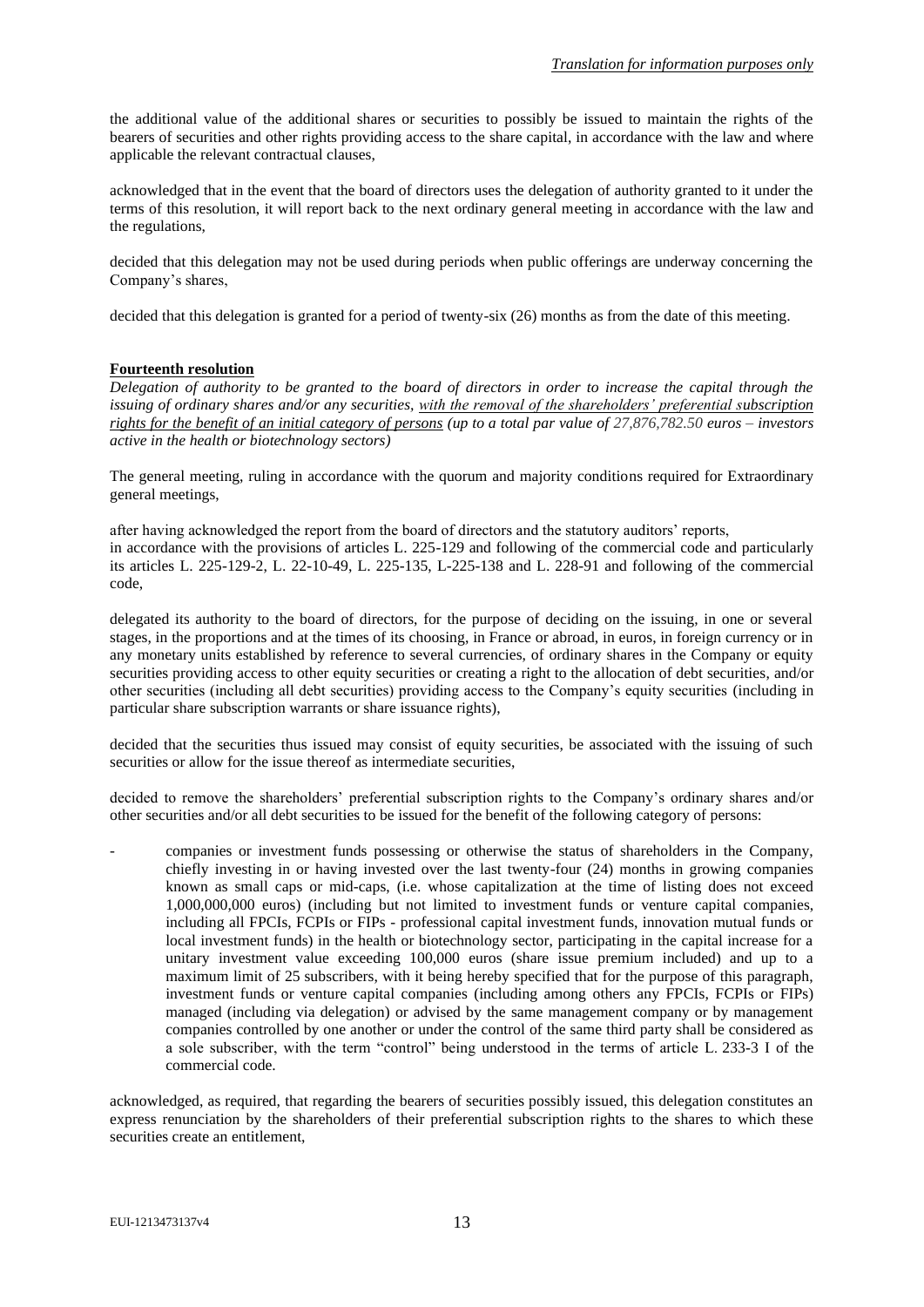decided that the maximum nominal value of the share capital increases which may be performed, immediately and/or eventually under the terms of this delegation, may not exceed 27,876,782.50 euros (which represents 111,507,130 shares, i.e. approximately 100% of the share capital on 8 April 2022), or its equivalent value in foreign currency, a maximum amount to which must be added, where applicable, the additional sum of the shares to be issued in order to maintain the rights of the bearers of securities providing access to the capital and other rights providing access to shares in accordance with the legal and regulatory provisions and where applicable the contractual clauses,

furthermore decided that the nominal value of any increase in share capital which may be performed will be deducted from the overall ceiling mentioned in the [Eighteenth](#page-19-0) resolution below,

decided to set at 50,000,000 euros (or the equivalent of this amount in the case of an issue in another currency) the maximum nominal value of the debt securities which may be issued under the terms of this delegation with it being hereby stipulated that:

- this amount will be increased, where applicable, by any redemption premium above the par value,
- this amount will be deducted from the overall ceiling mentioned in the [Eighteenth resolution](#page-19-0) below,
- this ceiling does not apply to the debt securities mentioned in articles L. 228-40, L. 228-36-A and L. 228-92 paragraph 3 of the commercial code, the issuing of which will be decided or authorized by the board of directors in accordance with the conditions stated in article L. 228-40 of the commercial code or, in the other cases, the conditions determined by the Company in accordance with the provisions of article L. 228-36- A of the commercial code,

decided that the issue price for the shares issued under the terms of this delegation will be determined by the board of directors and will be at least equal to the average market rate weighted by the volumes from the last three stock-market sessions preceding the setting of the issue price, possibly reduced by a maximum of 25%, taking account, where applicable, of their dividend date; with it being hereby specified that (i) in the event of the issuing of securities providing access to the capital, the issue price for the shares resulting from their use, their conversion or their exchange may where applicable be set at the board of directors's discretion with reference to a calculation formula defined by it and applicable after the issuing of the said securities (for example when exercising, converting or exchanging them) in which case the above-mentioned maximum reduction may be assessed, if the board considers it appropriate, on the application date of the said formula (and not the date on which the price is set for the issue) and (ii) the issue price of securities providing access to the capital possibly issued under the terms of this resolution will be such that the sum received, where applicable, immediately by the Company, increased by that likely to be received by it when exercising or converting the said securities, will be at least equal to the above-mentioned minimum sum for each share issued as a consequence of the issuing of these securities,

specified that this delegation is granted for a period of eighteen (18) months as from the date of this meeting, ending any previous delegation concerning the same subject,

decided that the board of directors will have full powers with the option of delegation and sub-delegation as stipulated by law, to implement this delegation in accordance with the conditions specified by law and in the articles of incorporation, for the following purposes among others:

- to decide on the amount of the capital increase, the issue price (with it being hereby specified that this will be determined in accordance with the price-setting conditions stated above) and the value of the premium which may, where applicable, be demanded at the time of issue;
- to specify the dates, terms and conditions for any issue in addition to the form and characteristics of the shares or securities providing access to the capital to be issued;
- to set the dividend date, which may possibly be retroactive, of the shares or securities providing access to the capital to be issued, and the method by which they are to be paid up;
- to specify the list of beneficiaries within the above-mentioned category of persons and the number of securities to be allocated to each of them;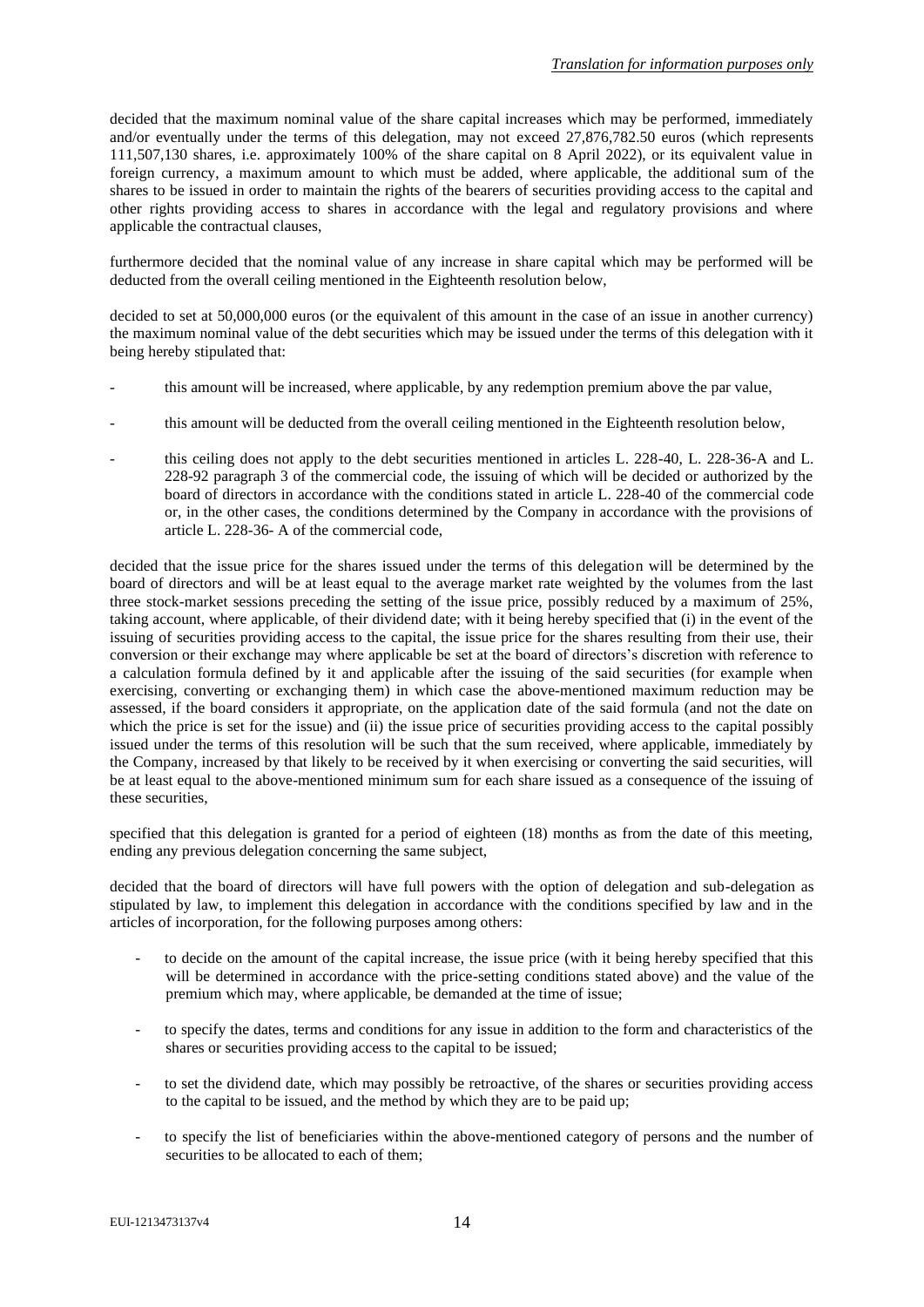- at its own initiative and when it considers it appropriate, deduct the costs, duties and fees arising from the capital increases performed under the terms of the delegation mentioned this resolution from the total premiums related to these operations and to deduct from these premiums the sums required to bring the legal reserve up to one tenth of the new share capital, after each operation,
- to confirm the performance of each capital increase and to carry out the corresponding modifications to the articles of incorporation;
- and more generally, to enter into any agreement, including in order to successfully complete the envisaged issues, to take all measures and carry out all formalities to facilitate the issue, the listing and the financial servicing of the securities issued under the terms of this delegation, and to exercise the attached rights;
- to take all decisions with a view to having the shares and securities thus issued listed on any exchange on which the Company's shares are traded,

decided that this delegation may not be used during periods when public offerings are underway concerning the Company's shares,

acknowledged that in the event that the board of directors uses the delegation of authority granted to it under the terms of this resolution, it will report back to the next ordinary general meeting on the use of the authorizations granted under the terms of this resolution in accordance with the law and the regulations.

## **Fifteenth resolution**

*Delegation of authority to be granted to the board of directors in order to increase the capital through the issuing of ordinary shares and/or any securities providing access to the capital, with the removal of the shareholders' preferential subscription rights for the benefit of a second category of persons (up to a total par value of 27,876,782.50 euros - industrial companies active in the health or biotechnology sectors)*

The general meeting, ruling in accordance with the quorum and majority conditions required for Extraordinary general meetings,

after having acknowledged the report from the board of directors and the statutory auditors' reports,

in accordance with the provisions of articles L. 225-129 and following of the commercial code and particularly its articles L. 225-129-2, L. 22-10-49, L. 225-135, L-225-138 and L. 228-91 and following of the commercial code,

delegated its authority to the board of directors, for the purpose of deciding on the issuing, in one or several stages, in the proportions and at the times of its choosing, in France or abroad, in euros, in foreign currency or in any monetary units established by reference to several currencies, of ordinary shares in the Company or equity securities providing access to other equity securities or creating a right to the allocation of debt securities, and/or other securities (including all debt securities) providing access to the Company's equity securities (including in particular share subscription warrants or share issuance rights),

decided that the securities thus issued may consist of equity securities, be associated with the issuing of such securities or allow for the issue thereof as intermediate securities,

decided to remove the shareholders' preferential subscription rights to the Company's ordinary shares and/or other securities and/or all debt securities to be issued for the benefit of the following category of persons:

industrial companies active in the health or biotechnology sector, acquiring, whether directly or via an affiliated company, a holding in the Company's equity, possibly following the conclusion of a business agreement or partnership agreement with the Company, for a unitary investment value exceeding 100,000 euros (share issue premium included) and up to a maximum limit of 5 subscribers,

acknowledged, as required, that regarding the bearers of securities possibly issued, this delegation constitutes an express renunciation by the shareholders of their preferential subscription rights to the shares to which these securities create an entitlement.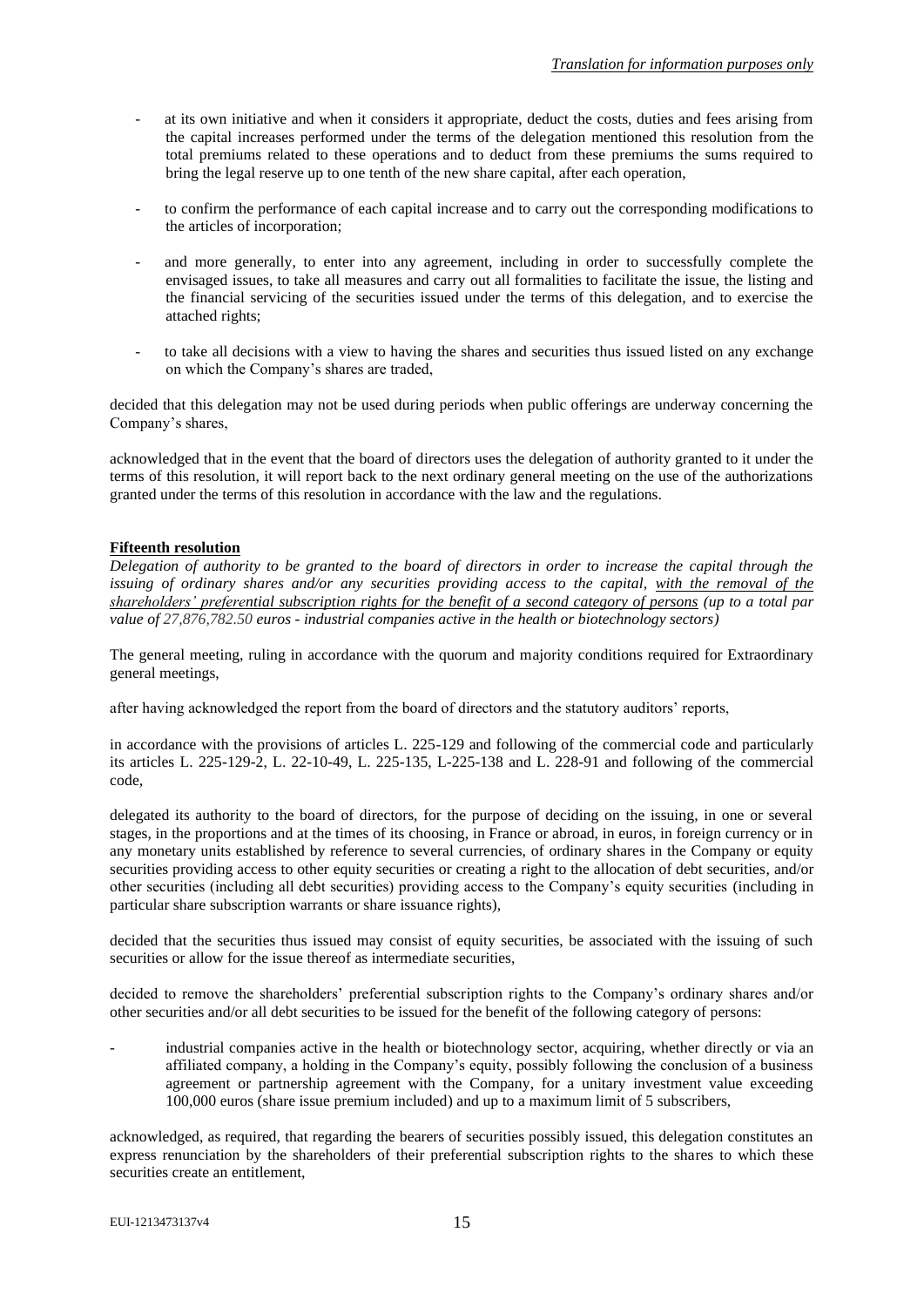decided that the maximum nominal value of the share capital increases which may be performed, immediately and/or eventually under the terms of this delegation, may not exceed 27,876,782.50 euros (which represents 111,507,130 shares, i.e. approximately 100% of the share capital on 8 April 2022), or its equivalent value in foreign currency, a maximum amount to which must be added, where applicable, the additional sum of the shares to be issued in order to maintain the rights of the bearers of securities providing access to the capital and other rights providing access to shares in accordance with the legal and regulatory provisions and where applicable the contractual clauses,

furthermore decided that the nominal value of any increase in share capital which may be performed will be deducted from the overall ceiling mentioned in the [Eighteenth](#page-19-0) resolution below,

decided to set at 50,000,000 euros (or the equivalent of this amount in the case of an issue in another currency) the maximum nominal value of the debt securities which may be issued under the terms of this delegation with it being hereby stipulated that:

- this amount will be increased, where applicable, by any redemption premium above the par value,
- this amount will be deducted from the overall ceiling mentioned in the [Eighteenth](#page-19-0) resolution below,
- this ceiling does not apply to the debt securities mentioned in articles L. 228-40, L. 228-36-A and L. 228-92 paragraph 3 of the commercial code, the issuing of which will be decided or authorized by the board of directors in accordance with the conditions stated in article L. 228-40 of the commercial code or, in the other cases, the conditions determined by the Company in accordance with the provisions of article L. 228-36- A of the commercial code,

decided that the issue price for the shares issued under the terms of this delegation will be determined by the board of directors and will be at least equal to the average market rate weighted by the volumes from the last three stock-market sessions preceding the setting of the issue price, possibly reduced by a maximum of 25%, taking account, where applicable, of their dividend date; with it being hereby specified that (i) in the event of the issuing of securities providing access to the capital, the issue price for the shares resulting from their use, their conversion or their exchange may where applicable be set at the board of directors's discretion with reference to a calculation formula defined by it and applicable after the issuing of the said securities (for example when exercising, converting or exchanging them) in which case the above-mentioned maximum reduction may be assessed, if the board considers it appropriate, on the application date of the said formula (and not the date on which the price is set for the issue) and (ii) the issue price of securities providing access to the capital possibly issued under the terms of this resolution will be such that the sum received, where applicable, immediately by the Company, increased by that likely to be received by it when exercising or converting the said securities, will be at least equal to the above-mentioned minimum sum for each share issued as a consequence of the issuing of these securities,

specified that this delegation is granted for a period of eighteen (18) months as from the date of this meeting, ending any previous delegation concerning the same subject,

decided that the board of directors will have full powers with the option of delegation and sub-delegation as stipulated by law, to implement this delegation in accordance with the conditions specified by law and in the articles of incorporation, for the following purposes among others:

- to decide on the amount of the capital increase, the issue price (with it being hereby specified that this will be determined in accordance with the price-setting conditions stated above) and the value of the premium which may, where applicable, be demanded at the time of issue;
- to specify the dates, terms and conditions for any issue in addition to the form and characteristics of the shares or securities providing access to the capital to be issued;
- to set the dividend date, which may possibly be retroactive, of the shares or securities providing access the capital to be issued, and the method by which they are to be paid up;
- to specify the list of beneficiaries within the above-mentioned category of persons and the number of securities to be allocated to each of them: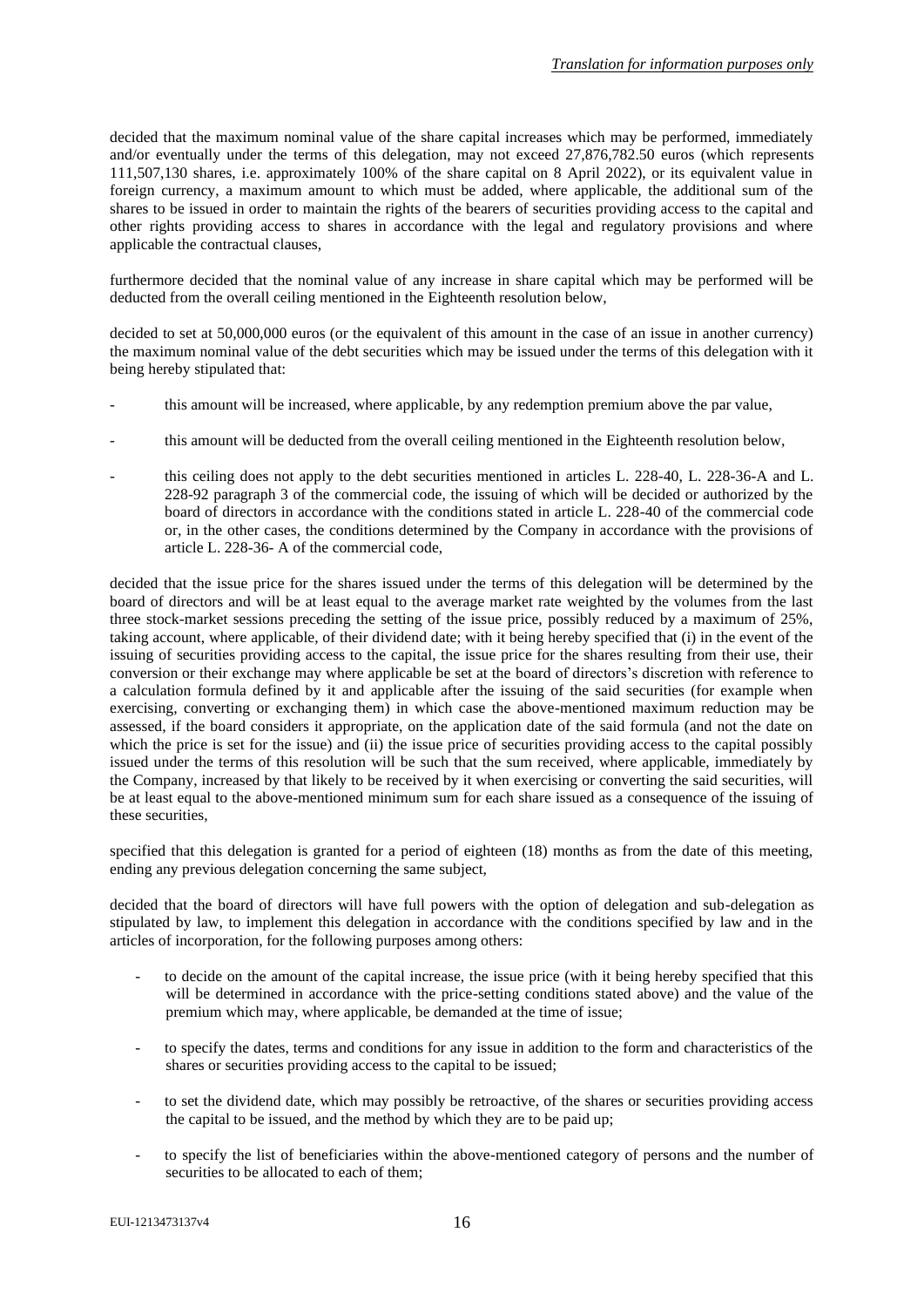- at its own initiative and when it considers it appropriate, deduct the costs, duties and fees arising from the capital increases performed under the terms of the delegation mentioned in this resolution from the total premiums related to these operations and deduct from these premiums the sums required to bring the legal reserve up to one tenth of the new share capital, after each operation,
- to confirm the performance of each capital increase and to carry out the corresponding modifications to the articles of incorporation;
- and more generally, to conclude any agreement, including in order to successfully complete the contemplated issues, to take all measures and carry out all formalities to facilitate the issue, the listing and the financial servicing of the securities issued under the terms of this delegation, and to exercise the attached rights;
- to take all decisions with a view to having the shares and securities thus issued listed on any exchange on which the Company's shares are traded,

decided that this delegation may not be used during periods when public offerings are underway concerning the Company's shares,

acknowledged that in the event that the board of directors uses the delegation of authority granted to it under the terms of this resolution, it will report back to the next ordinary general meeting on the use made of the authorizations granted under the terms of this resolution in accordance with the law and the regulations.

## **Sixteenth resolution**

*Delegation of authority to be granted to the board of directors in order to increase the capital through the issuing of ordinary shares and/or any securities with the removal of the shareholders' preferential subscription rights for the benefit of a category of persons meeting specified characteristics, as part of an equity or bond financing contract*

The general meeting, ruling in accordance with the quorum and majority conditions required for Extraordinary general meetings,

after having acknwoldedged the report from the board of directors and the statutory auditors' reports,

in accordance with the provisions of articles L. 225-129 and following of the commercial code and particularly its articles L. 225-129-2, L. 22-10-49, L. 225-135, L-225-138 and L. 228-91 and following of the commercial code,

delegated its authority to the board of directors, with the option of delegation or sub- delegation, in accordance with the legal conditions, for the purpose of deciding, in the proportions and the times of its choosing, on one or several capital increases through the issuing in France and abroad of ordinary shares in the Company or equity securities providing access to other equity securities or creating a right to the allocation of debt securities and/or other securities (including all debt securities) providing access to the Company's equity securities, with the possibility for the said securities to be issued in euros, in foreign currency or in any monetary units established by reference to several currencies at the choice of the board of directors, the payment for which may be in cash, including through the offsetting of receivables,

decided that the securities thus issued may consist of equity securities, be associated with the issuing of such securities (share warrants attached to bonds or issued for the benefit of subscribers of such bonds in particular) or allow for the issue thereof as intermediate securities,

decided to remove the shareholders' preferential subscription rights to the Company's ordinary shares or other securities to be issued for the benefit of the following category of persons:

any credit establishment, any investment services provider, in addition to any investment fund or company committing itself to subscribing or guaranteeing the performance of the capital increase or of any issue of securities likely to result in a future capital increase (including through the exercising of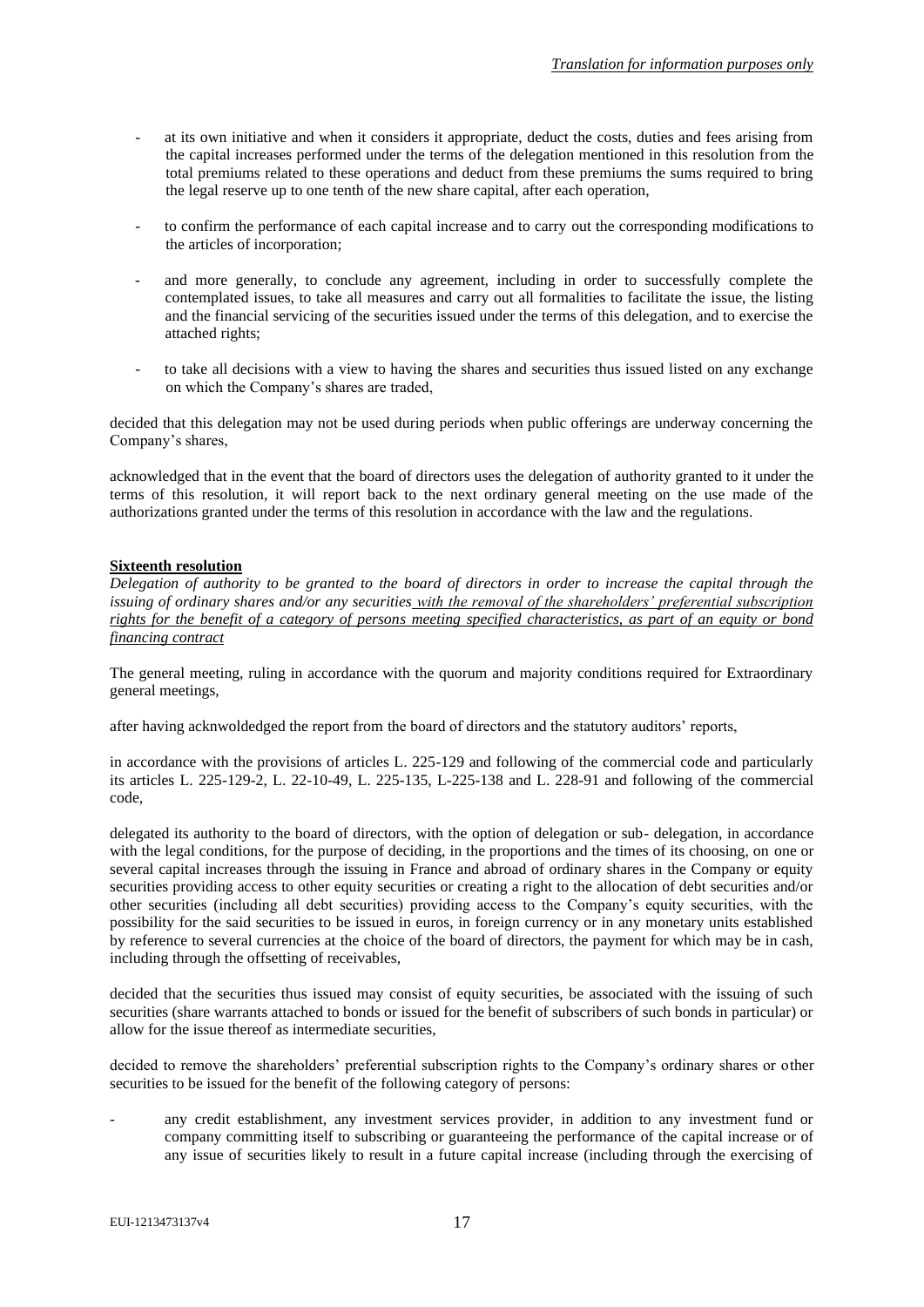share warrants) which may be performed under this delegation when establishing an equity or bond financing contract,

acknowledged, as required, that regarding the bearers of securities possibly issued, this delegation constitutes an express renunciation by the shareholders of their preferential subscription rights to the shares to which these securities create an entitlement,

decided that the maximum nominal value of the share capital increases which may be performed, immediately and/or eventually under the terms of this delegation, may not exceed 5,575,356.50 euros (which represents 22,301,426 shares, i.e. 20% of the share capital on 8 April 2022), or its equivalent value in foreign currency, a maximum amount to which must be added, where applicable, the additional sum of the shares to be issued in order to maintain the rights of the bearers of securities providing access to the capital and other rights providing access to shares in accordance with the legal and regulatory provisions and where applicable the contractual clauses,

furthermore decided that the nominal value of any increase in share capital which may be performed will be deducted from the overall ceiling mentioned in the [Eighteenth](#page-19-0) resolution below,

decided to set at 10,000,000 euros (or the equivalent of this amount in the case of an issue in another currency) the maximum nominal value of the debt securities which may be issued under the terms of this delegation with it being hereby stipulated that:

- this amount will be increased, where applicable, by any redemption premium above the par value,
- this sum will be deducted from the overall ceiling mentioned in the [Eighteenth](#page-19-0) resolution below. This ceiling does not apply to the debt securities mentioned in articles L. 228-40, L. 228-36-A and L. 228-92 paragraph 3 of the commercial code, the issuing of which will be decided or authorized by the board of directors in accordance with the conditions stated in article L. 228-40 of the commercial code or, in the other cases, the conditions determined by the Company in accordance with the provisions of article L. 228-36- A of the commercial code,

decided that the issue price for the shares issued under the terms of this delegation will be determined by the board of directors and will be at least equal to the average market rate weighted by the volumes from the last three stock-market sessions preceding the setting of the issue price, possibly reduced by a maximum of 5 %, taking account, where applicable, of their dividend date; with it being hereby specified that (i) in the event of the issuing of securities providing access to the capital, the issue price for the shares resulting from their use, their conversion or their exchange may where applicable be set at the board of directors's discretion with reference to a calculation formula defined by it and applicable after the issuing of the said securities (for example when exercising, converting or exchanging them) in which case the above-mentioned maximum reduction may be assessed, if the board considers it appropriate, on the application date of the said formula (and not the date on which the price is set for the issue) and (ii) the issue price of securities providing access to the capital possibly issued under the terms of this resolution will be such that the sum received, where applicable, immediately by the Company, increased by that likely to be received by it when exercising or converting the said securities, will be at least equal to the above-mentioned minimum sum for each share issued as a consequence of the issuing of these securities,

specified that this delegation is granted for a period of eighteen (18) months as from the date of this meeting, ending any previous delegation concerning the same subject,

decided that the board of directors will have full powers with the option of sub-delegation as stipulated by law, to implement this delegation in accordance with the conditions specified by law and in the articles of incorporation, for the following purposes among others:

- to decide on the amount of the capital increase, the issue price (with it being hereby specified that this will be determined in accordance with the price-setting conditions stated above) and the value of the premium which may, where applicable, be demanded at the time of issue;
- to specify the dates, terms and conditions for any issue in addition to the form and characteristics of the shares or securities providing access to the capital to be issued;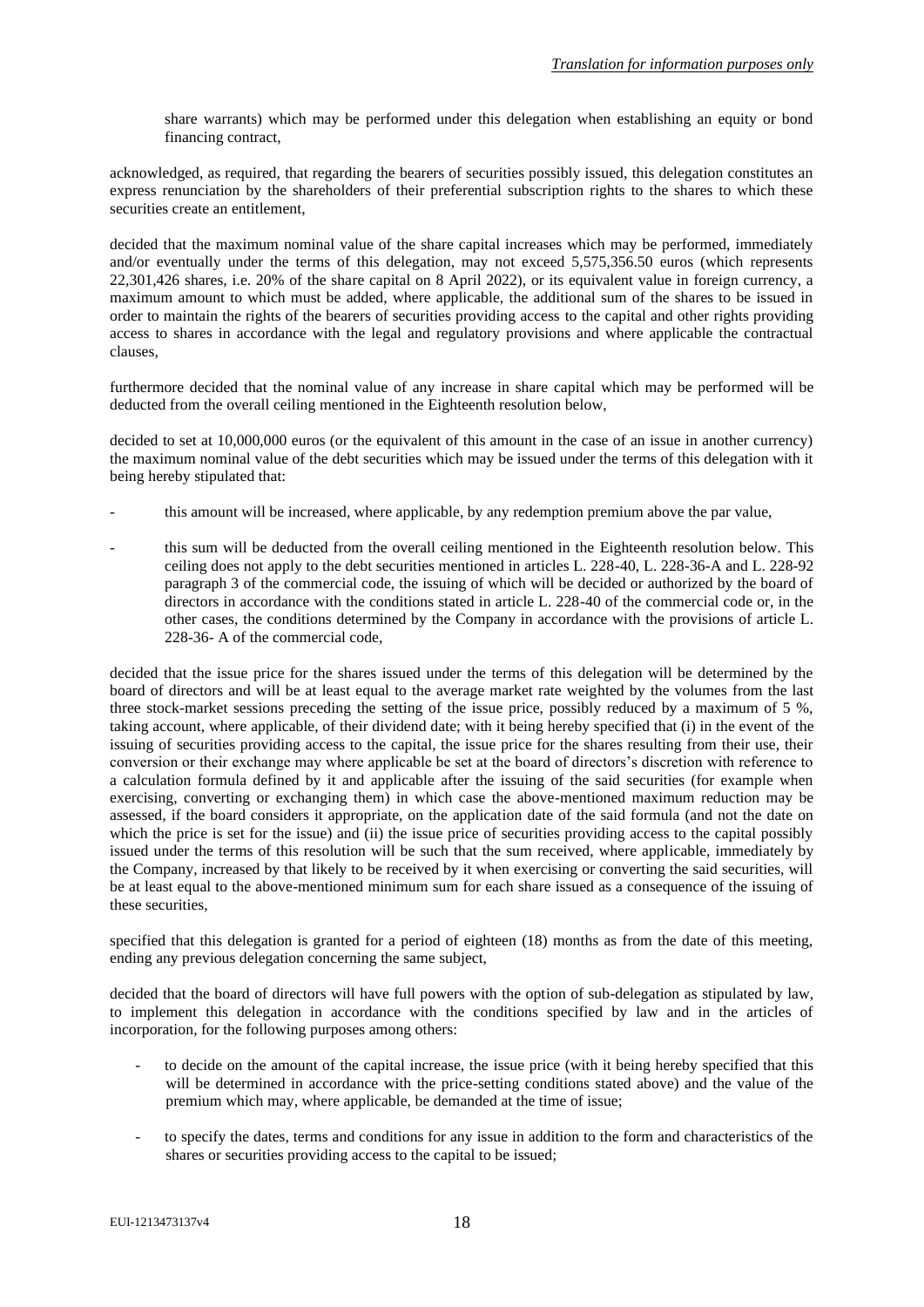- to set the dividend date, which may possibly be retroactive, of the shares or securities providing access the capital to be issued, and the method by which they are to be paid up;
- to specify the list of beneficiaries within the above-mentioned category of persons and the number of securities to be allocated to each of them:
- at its own initiative and when it considers it appropriate, deduct the costs, duties and fees arising from the capital increases performed under the terms of the delegation mentioned in this resolution from the total premiums related to these operations and to deduct from these premiums the sums required to bring the legal reserve up to one tenth of the new share capital, after each operation,
- to confirm the performance of each capital increase and to carry out the corresponding modifications to the articles of incorporation;
- more generally, to enter into any agreement, including in order to successfully complete the contemplated issues, to take all measures and carry out all formalities to facilitate the issue, the listing and the financial servicing of the securities issued under the terms of this delegation, and to exercise the attached rights;
- to take all decisions with a view to having the shares and securities thus issued listed on any exchange on which the Company's shares are traded,

decided that this delegation may not be used during periods when public offerings are underway concerning the Company's shares,

acknowledged that in the event that the board uses the delegation of authority granted to it under the terms of this resolution, it will report back to the next Ordinary general meeting on the use made of the authorizations granted under the terms of this resolution in accordance with the law and the regulations.

# **Seventeenth resolution**

*Delegation of authority to be granted to the board of directors for the purpose of performing a capital increase reserved for the employees, implemented in accordance with the conditions of articles L. 3332-18 and following of the labor code* 

The general meeting, ruling in accordance with the quorum and majority conditions required for Extraordinary general meetings,

after having acknowlegded the report from the board of directors and the statutory auditors' reports,

taking note of the provisions of articles L. 3332-18 and following of the labor code and ruling in accordance with the provisions of articles L. 225-129-6, L. 225-138 and L. 22-10-49 of the commercial code,

delegated its authority to the board of directors, with the option of delegation, for the purpose of carrying out a capital increase, in one or several stages, in the proportions and at the times of its choosing, within a period of twenty-six (26) months as from the date of this meeting, through the issuing of a maximum of 100,000 shares with a par value of 0.25 euros i.e. a maximum nominal amount of 25,000 euros, to be paid up in cash, this amount to be deducted from the ceiling mentioned in the [Eighteenth resolution](#page-19-0) below,

decided that this authorization shall entail the removal of the shareholders' preferential subscription rights for the cash shares to be issued for the benefit of the *Fonds Commun de Placement d'Entreprise* (employees' mutual fund) to be established as part of an employee savings plan to be created, in the event that the capital increase(s) mentioned in the previous paragraph are performed;

decided that the subscription price for the new ordinary shares, which will grant the same rights as the older shares, will be determined by the board of directors in accordance with the provisions of article L. 3332-20 of the labor code; it may be neither (i) higher than the average listed rates over the twenty stock-market sessions preceding the date the decision is taken by the board of directors setting the opening date for the subscription, (ii) nor more than 30 % lower than the average listed rates over the twenty stock-market sessions preceding the date the decision is taken by the board of directors setting the opening date for the subscription or 40% when the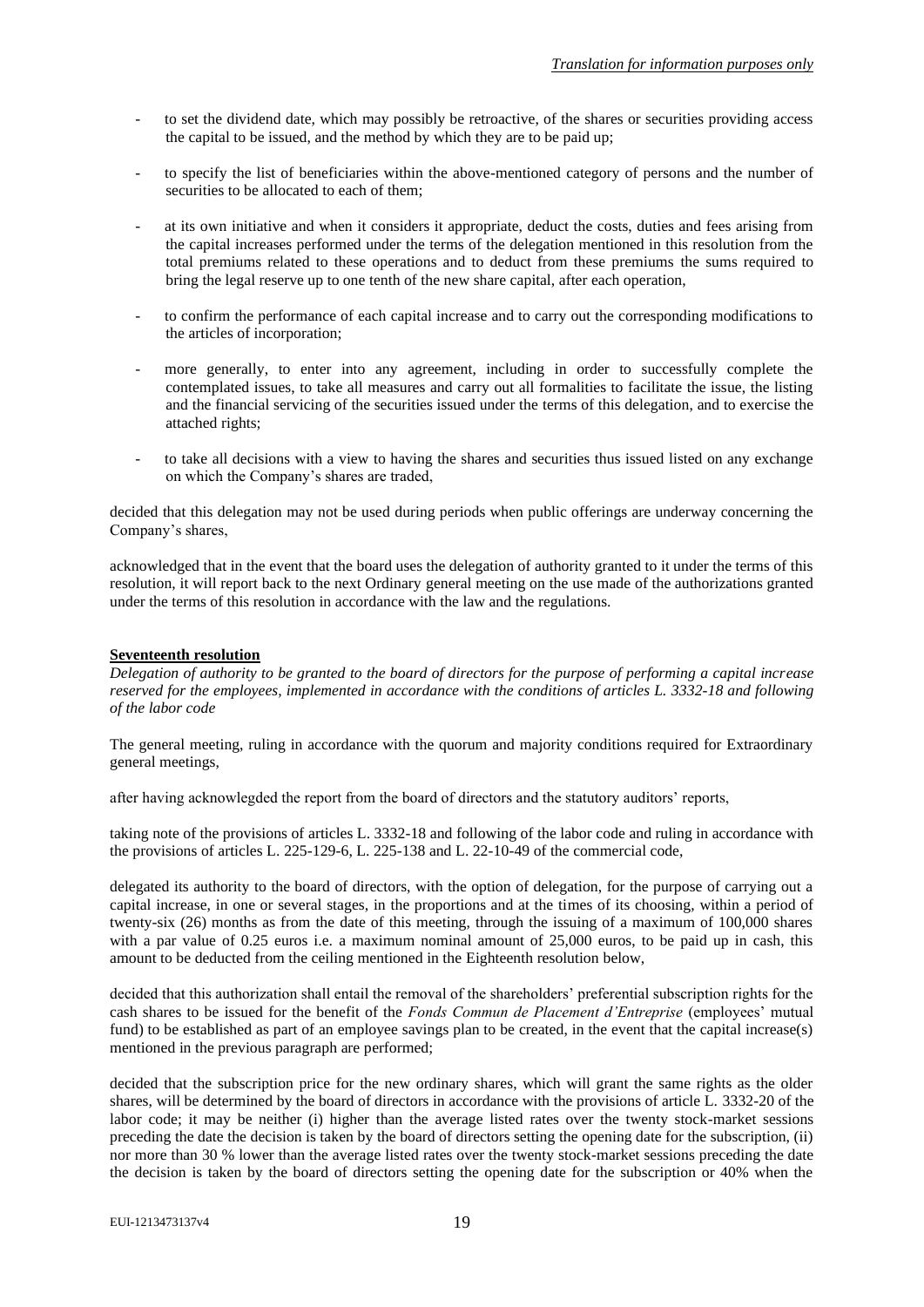lock-up period stated in the employee savings plan exceeds 10 years;

decided that each capital increase will only proceed for an amount equal to the value of the shares actually subscribed by the *Fonds Commun de Placement d'Entreprise* (employees' mutual fund);

delegated full powers to the board of directors in order to:

- **-** specify the date and conditions for the issues to be performed under this authorization in accordance with the legal and statutory provisions, and in particular to set the subscription price, observing the rules detailed above, the opening and closure dates for the subscriptions, the dividend dates, and the dates by which the shares are to be paid up;
- **-** confirm the performance of the capital increases up to the value of the shares which are actually subscribed;
- **-** perform all operations and formalities, either directly or via a representative;
- **-** amend the articles of incorporation accordingly with the share capital increases;
- **-** and more generally do everything necessary and appropriate to complete the increase or successive increases in the share capital.

decided that this delegation may not be used during periods when public offerings are underway concerning the Company's shares,

Subject to the limits and conditions set by it beforehand, the board of directors may sub-delegate the power to decide on the performance of the issue, and to decide on its postponement, to any person authorized by law.

## <span id="page-19-0"></span>**Eighteenth resolution**

*Setting the overall value of the delegations granted under the terms of the above-mentioned resolutions*

The general meeting, ruling in accordance with the quorum and majority conditions required for Extraordinary general meetings,

after having acknowledged the report from the board of directors,

decided that:

- the maximum overall nominal value of the capital increases which may be performed under the delegations granted pursuant to above-mentioned Tenth resolution to the Seventeenth resolution is set at 41,815,173.75 euros, with it being hereby specified that this ceiling shall be increased by the additional value of the shares to be issued to preserve the rights of bearers of securities and other rights providing access to the capital, in accordance with the law, and, where applicable, the contractual clauses,
- the maximum overall nominal value of the debt securities to be issued under the delegations granted pursuant to the above-mentioned resolutions is set at 75,000,000 euros, with it being hereby specified that this amount will be increased, where applicable, by any redemption premium above par and that this ceiling does not apply to the debt securities mentioned in articles L. 228-40, L. 228-36-A and L. 228-92 paragraph 3 of the commercial code, the issuing of which will be decided or authorized by the board of directors in accordance with the conditions stated in article L. 228-40 of the commercial code or, in the other cases, the conditions determined by the Company in accordance with the provisions of article L. 228-36- A of the commercial code.

**\_\_\_\_\_\_\_\_\_\_\_\_\_\_\_\_\_\_\_\_\_\_\_\_\_\_\_\_\_\_\_\_\_\_\_\_\_\_\_\_\_\_\_\_\_\_\_\_\_\_\_\_\_\_\_\_\_\_\_\_\_\_\_\_\_\_\_\_\_\_\_\_\_\_\_\_\_\_\_\_\_\_\_\_\_\_\_\_\_\_**

#### **Conditions for attending the General Meeting**

Any shareholder, regardless of the number of shares owned, may attend this General Meeting.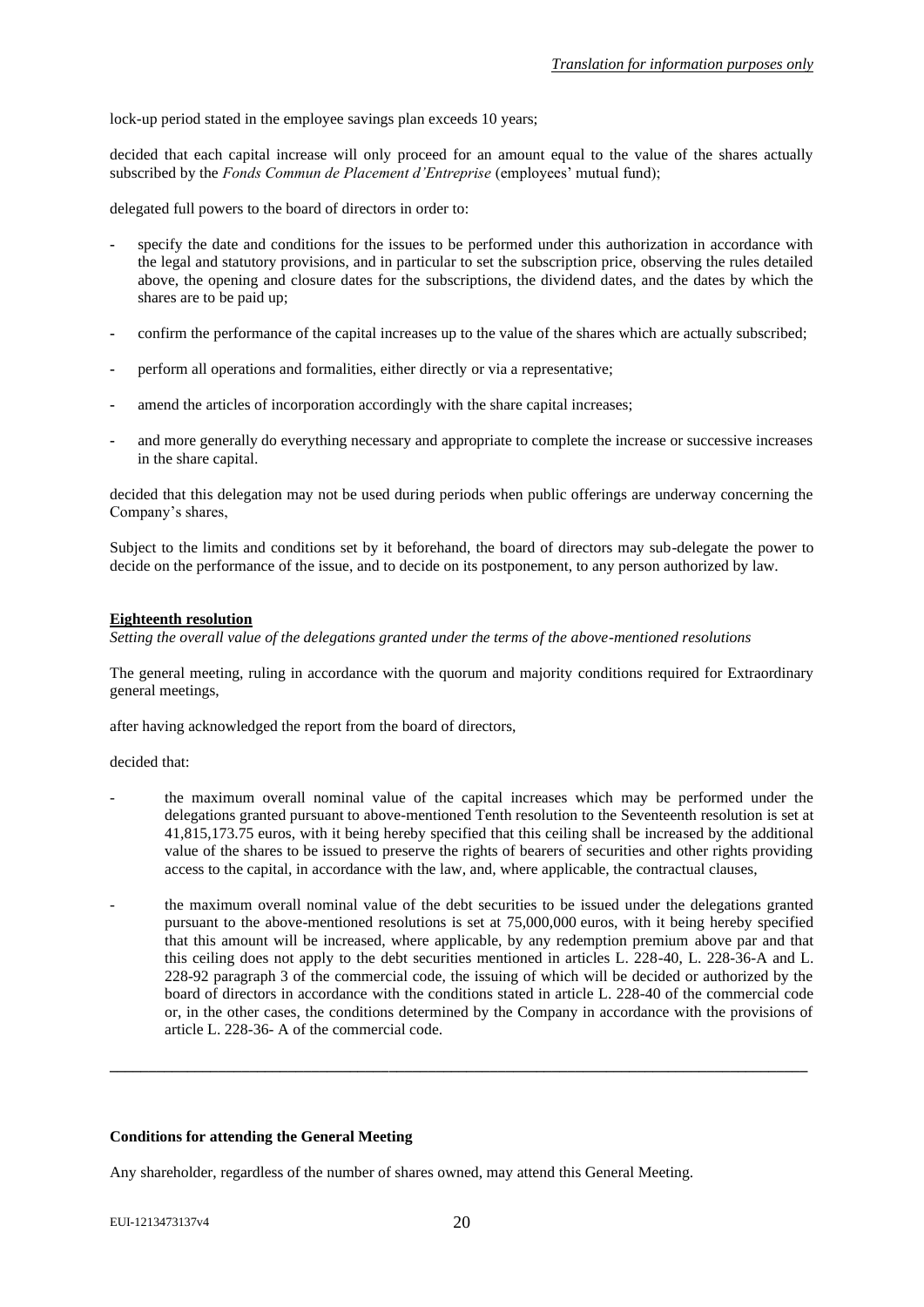## **Justification of the right to participate in the General Meeting**

Any shareholder may justify his right to participate to the shareholders' meeting through the recording of the shares in the name of the shareholder or of the intermediary registered on his behalf, on 13 June 2022, at midnight, Paris time, either in the nominative securities' accounts held by Société Générale, or in bearer accounts held by an authorized custodian.

The registration of shares in the bearer share accounts held by an authorized intermediary is evidenced by a certificate of participation issued by the latter, attached to the remote voting form or proxy form or upon request of the admission card in the name of the shareholder or on behalf of the shareholder represented by the registered intermediary. A certificate is also issued to the shareholder wishing to physically participate in the General Meeting and who has not received his admission card on the second business day preceding the Meeting at midnight, Paris time.

## **Methods for attending the General Meeting**

- 1. Shareholder wishing to personally attend the meeting:
- The registered shareholder must request an admission card from Société Générale Service assemblées 32 Rue du Champ de Tir, CS 30812, 44308 Nantes Cedex 3 (fax: 02.51.85.57.01); if he has not received his admission card by the second business day prior to the General Meeting, he can go on the day of the Assembly at the counter provided for this purpose, along with proof of identity.
- The holder of bearer shares will have to ask the authorised intermediary who manages his account for an admission card to be sent to him.
- 2. Shareholders not attending the meeting in person and wishing to vote by mail, on the Internet or give proxy:
	- for registered shareholders: send in the single voting form by post or by proxy, which will be sent to him with the convening notice, either by ordinary mail using the T envelope attached to the notice of meeting to the following address: Société Générale - Service assemblées – 32 Rue du Champ de Tir, CS 30812, 44308 Nantes Cedex 3 or by e-mail to the following address: ag2022@onxeo.com;
	- for the holder of bearer shares: ask for this form from the intermediary who manages his shares, as of the date of notice of the Meeting. The single voting form by post or by proxy must be accompanied by a certificate of participation issued by his financial intermediary and returned by the latter either by mail to the following address: Société Générale - Service assemblées – 32 Rue du Champ de Tir, CS 30812, 44308 Nantes Cedex 3 or by e-mail to the following address: ag2022@onxeo.com.

Requests for the voting form must reach Société Générale via the shareholder's financial intermediary at one of the addresses indicated above at least six days before the date of the meeting, i.e. by **9 June 2022**.

Only duly completed voting forms that are received at Société Générale at one the addresses indicated above at least three days before the scheduled date of the meeting, i.e. no later than **11 June 2022**, and accompanied by the certificate of participation issued by an authorised intermediary for bearer shares will be taken into account.

#### Shareholders wishing to give proxy to a third party :

In accordance with Article R. 225-79 of the French Commercial Code, the notification of the appointment and revocation of a proxy representative can be made electronically, as follows:

- for registered shareholders: they must send an email to the following address: **ag2022@onxeo.com** specifying one's full name, address and Societe Generale identifier for directly registered shareholders (information available at the top left of the account statement) or his identifier with his financial intermediary if he is a holder of administered registered shares and the full name and address of the appointed or revoked agent;